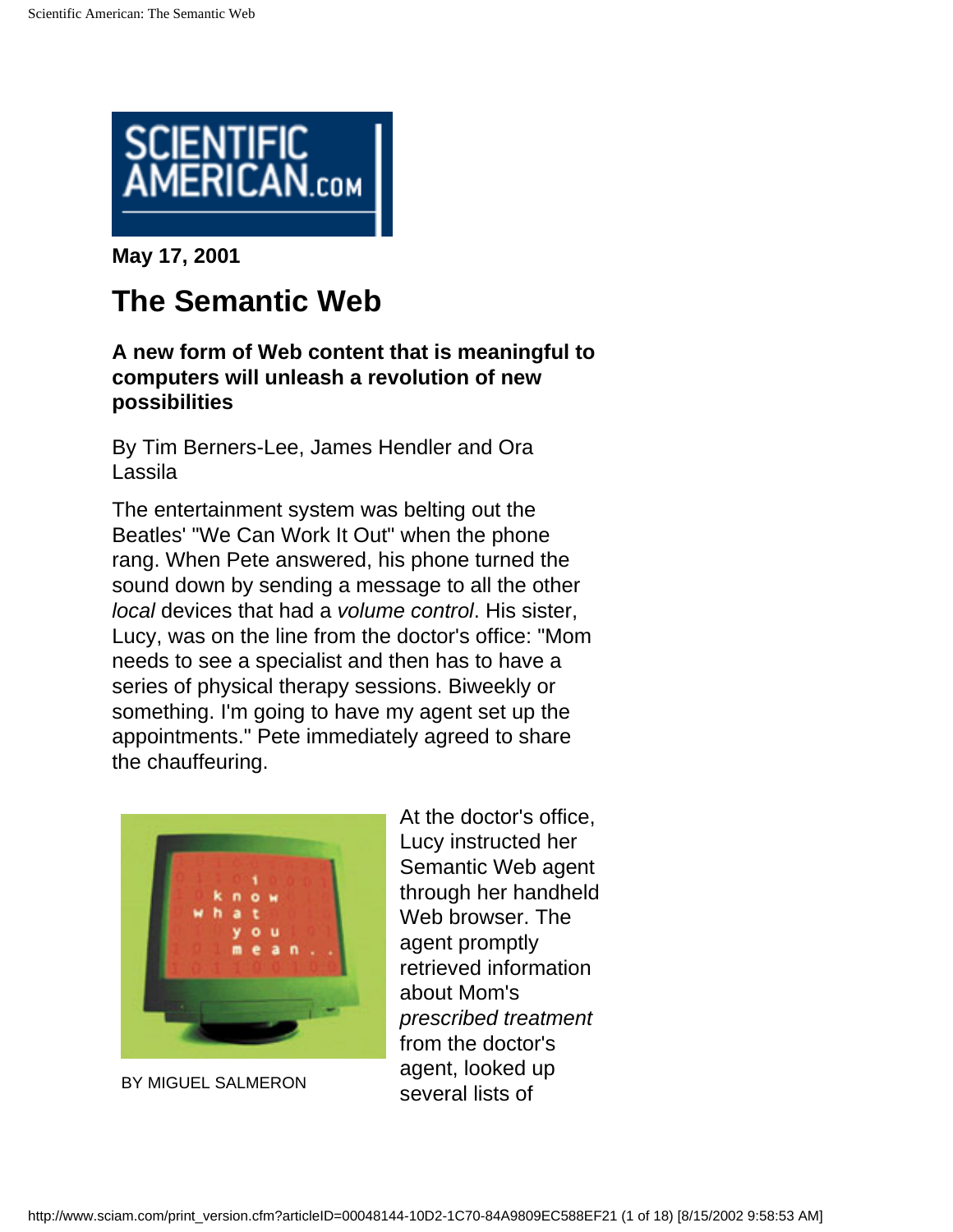*providers*, and checked for the ones *in-plan* for Mom's insurance within a *20-mile radius* of her *home* and with a *rating* of *excellent* or *very good* on trusted rating services. It then began trying to find a match between available *appointment times* (supplied by the agents of individual providers through their Web sites) and Pete's and Lucy's busy schedules. (The emphasized keywords indicate terms whose semantics, or meaning, were defined for the agent through the Semantic Web.)

In a few minutes the agent presented them with a plan. Pete didn't like it—University Hospital was all the way across town from Mom's place, and he'd be driving back in the middle of rush hour. He set his own agent to redo the search with stricter preferences about *location* and *time*. Lucy's agent, having *complete trust* in Pete's agent in the context of the present task, automatically assisted by supplying access certificates and shortcuts to the data it had already sorted through.

Almost instantly the new plan was presented: a much closer clinic and earlier times—but there were two warning notes. First, Pete would have to reschedule a couple of his *less important* appointments. He checked what they were—not a problem. The other was something about the insurance company's list failing to include this provider under *physical therapists*: "Service type and insurance plan status securely verified by other means," the agent reassured him. "(Details?)"

Lucy registered her assent at about the same moment Pete was muttering, "Spare me the details," and it was all set. (Of course, Pete couldn't resist the details and later that night had his agent explain how it had found that provider even though it wasn't on the proper list.)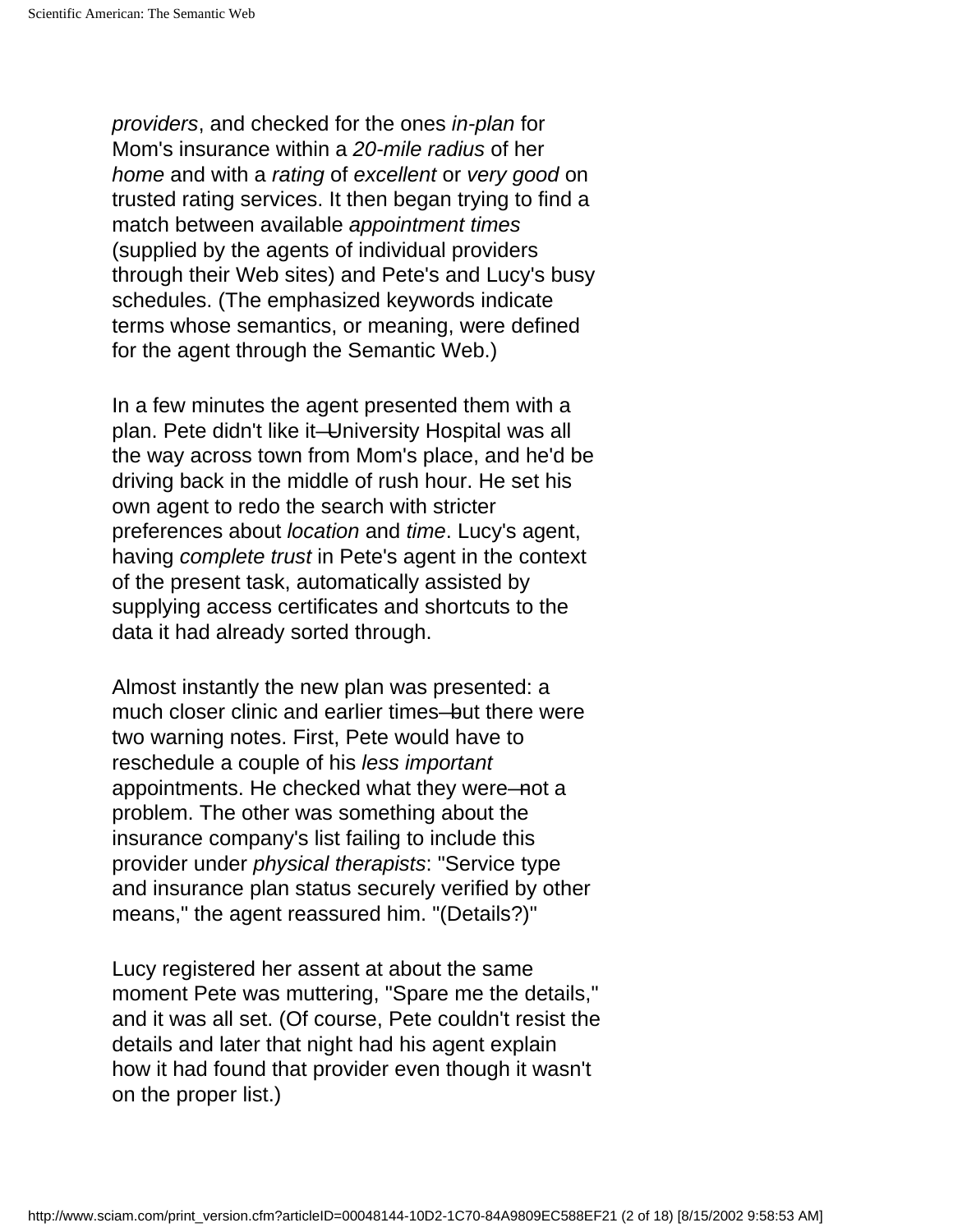# **Expressing Meaning**

Pete and Lucy could use their agents to carry out all these tasks thanks not to the World Wide Web of today but rather the Semantic Web that it will evolve into tomorrow. Most of the Web's content today is designed for humans to read, not for computer programs to manipulate meaningfully. Computers can adeptly parse Web pages for layout and routine processing—here a header, there a link to another page—but in general, computers have no reliable way to process the semantics: this is the home page of the Hartman and Strauss Physio Clinic, this link goes to Dr. Hartman's curriculum vitae.

The Semantic Web will bring structure to the meaningful content of Web pages, creating an environment where software agents roaming from page to page can readily carry out sophisticated tasks for users. Such an agent coming to the clinic's Web page will know not just that the page has keywords such as "treatment, medicine, physical, therapy" (as might be encoded today) but also that Dr. Hartman *works* at this *clinic* on *Mondays*, *Wednesdays* and *Fridays* and that the script takes a *date range* in *yyyy-mm-dd format* and returns *appointment times*. And it will "know" all this without needing artificial intelligence on the scale of 2001's Hal or Star Wars's C-3PO. Instead these semantics were encoded into the Web page when the clinic's office manager (who never took Comp Sci 101) massaged it into shape using off-the-shelf software for writing Semantic Web pages along with resources listed on the Physical Therapy Association's site.

The Semantic Web is not a separate Web but an extension of the current one, in which information is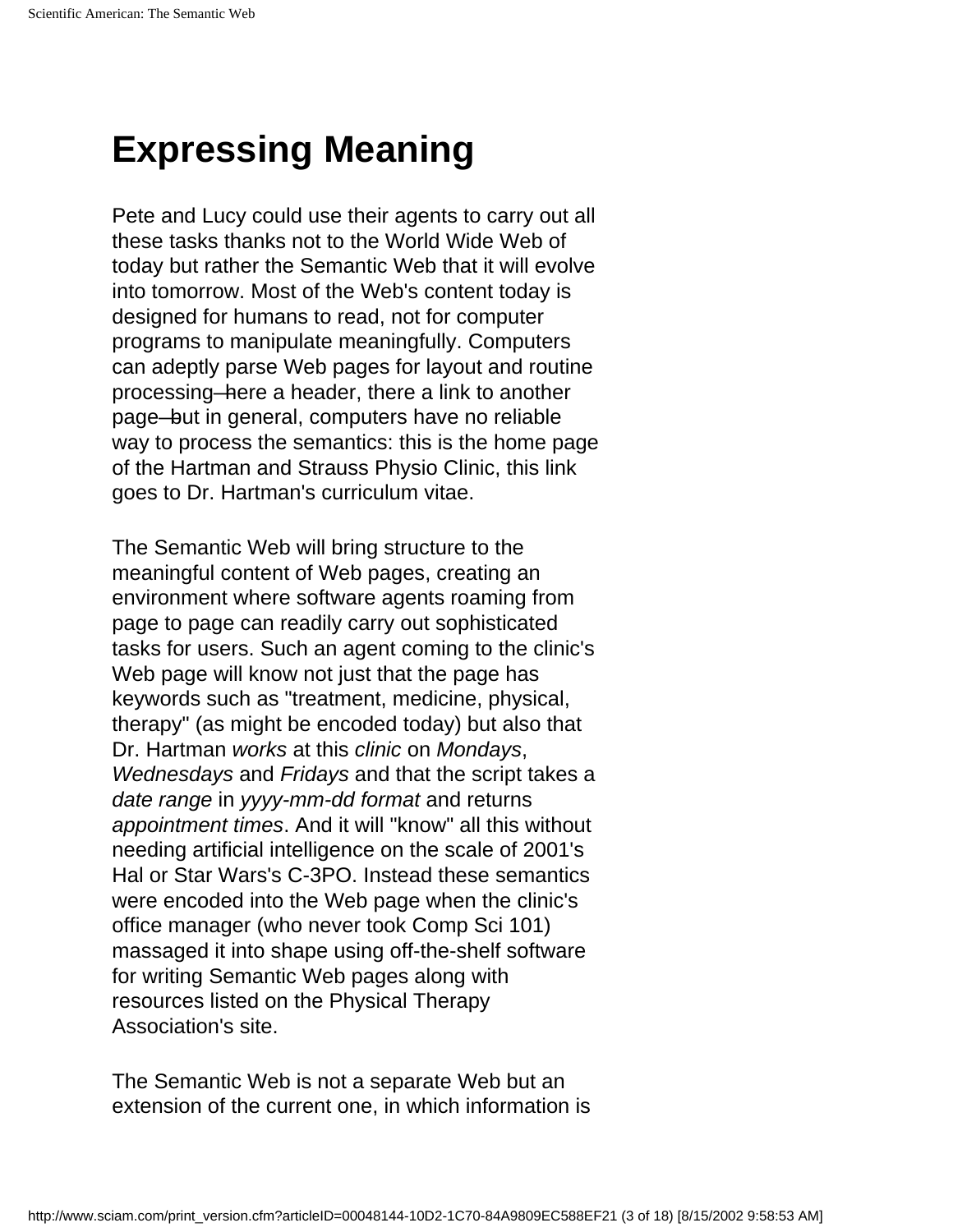given well-defined meaning, better enabling computers and people to work in cooperation. The first steps in weaving the Semantic Web into the structure of the existing Web are already under way. In the near future, these developments will usher in significant new functionality as machines become much better able to process and "understand" the data that they merely display at present.

The essential property of the World Wide Web is its universality. The power of a hypertext link is that "anything can link to anything." Web technology, therefore, must not discriminate between the scribbled draft and the polished performance, between commercial and academic information, or among cultures, languages, media and so on. Information varies along many axes. One of these is the difference between information produced primarily for human consumption and that produced mainly for machines. At one end of the scale we have everything from the five-second TV commercial to poetry. At the other end we have databases, programs and sensor output. To date, the Web has developed most rapidly as a medium of documents for people rather than for data and information that can be processed automatically. The Semantic Web aims to make up for this.

Like the Internet, the Semantic Web will be as decentralized as possible. Such Web-like systems generate a lot of excitement at every level, from major corporation to individual user, and provide benefits that are hard or impossible to predict in advance. Decentralization requires compromises: the Web had to throw away the ideal of total consistency of all of its interconnections, ushering in the infamous message "Error 404: Not Found" but allowing unchecked exponential growth.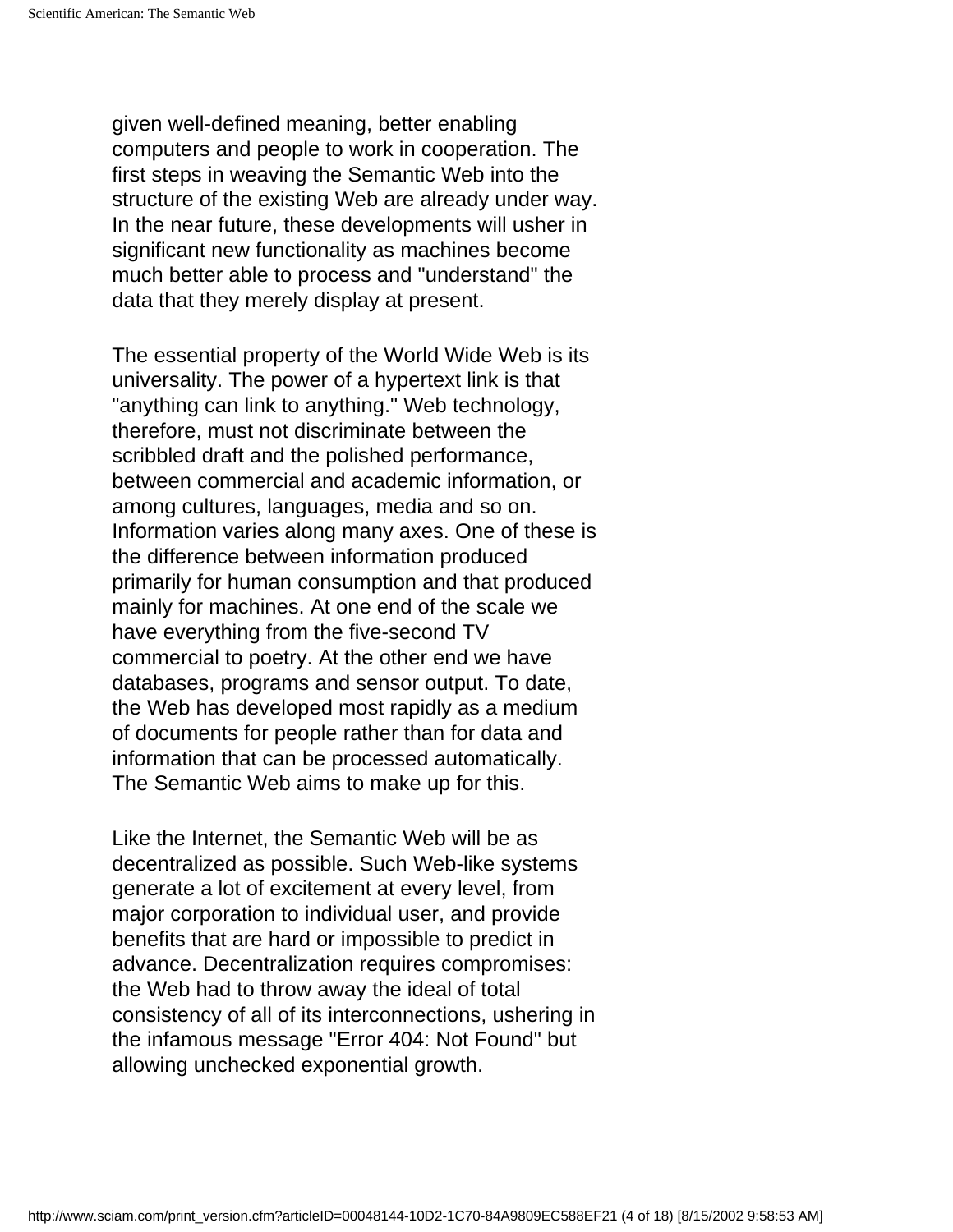# **Knowledge Representation**

For the semantic web to function, computers must have access to structured collections of information and sets of inference rules that they can use to conduct automated reasoning. Artificial-intelligence researchers have studied such systems since long before the Web was developed. Knowledge representation, as this technology is often called, is currently in a state comparable to that of hypertext before the advent of the Web: it is clearly a good idea, and some very nice demonstrations exist, but it has not yet changed the world. It contains the seeds of important applications, but to realize its full potential it must be linked into a single global system.

**Traditional** knowledgerepresentation systems typically have been centralized, requiring everyone to share exactly the same definition of common concepts such as "parent" or "vehicle." But



BY MIGUEL SALMERON

#### [WEB SEARCHES TODAY](http://www.sciam.com/article.cfm?articleid=00039D88-2C09-1CBF-B4A8809EC588EEDF)

central control is stifling, and increasing the size and scope of such a system rapidly becomes unmanageable.

Moreover, these systems usually carefully limit the questions that can be asked so that the computer can answer reliably—or answer at all. The problem is reminiscent of Gödel's theorem from mathematics: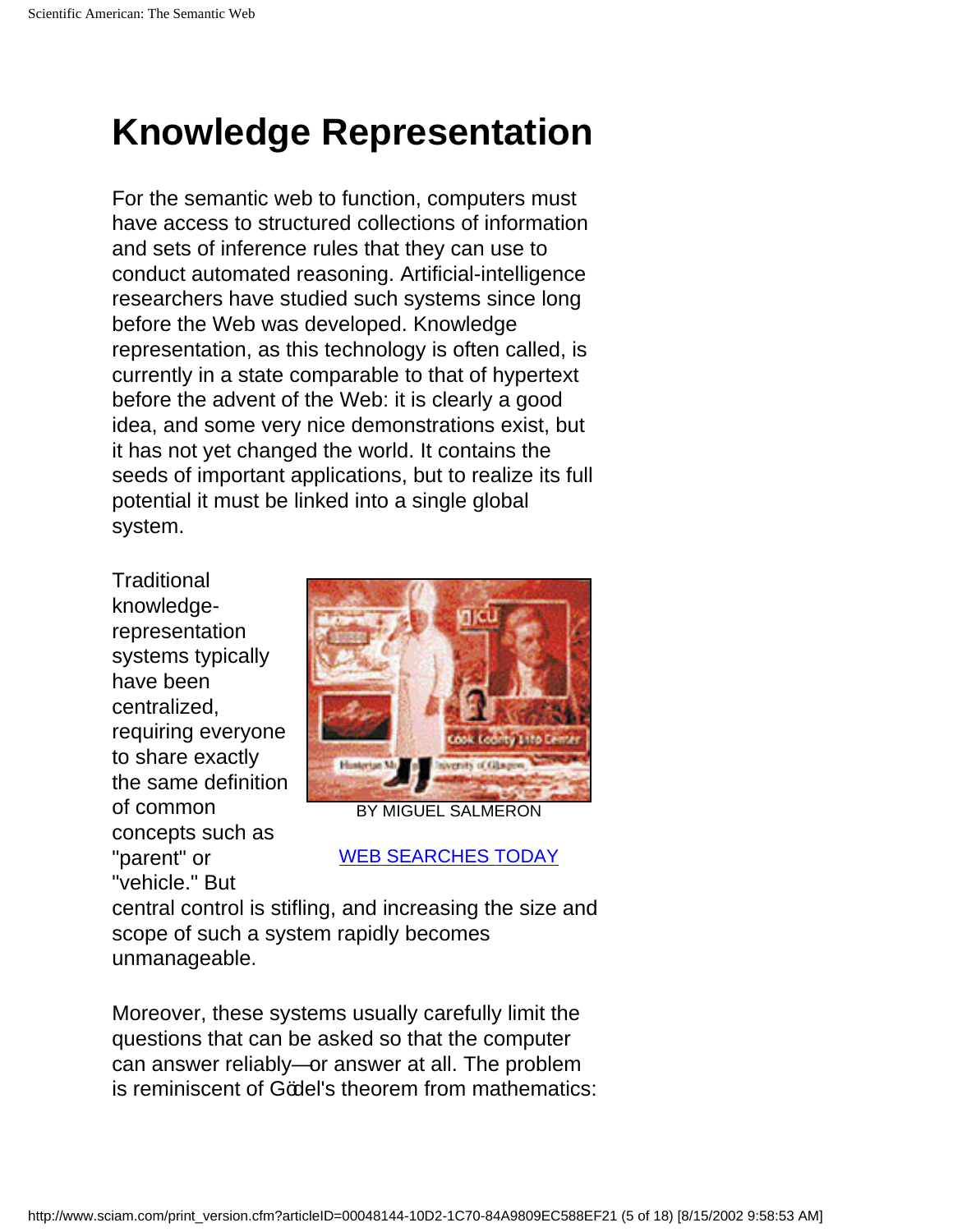any system that is complex enough to be useful also encompasses unanswerable questions, much like sophisticated versions of the basic paradox "This sentence is false." To avoid such problems, traditional knowledge-representation systems generally each had their own narrow and idiosyncratic set of rules for making inferences about their data. For example, a genealogy system, acting on a database of family trees, might include the rule "a wife of an uncle is an aunt." Even if the data could be transferred from one system to another, the rules, existing in a completely different form, usually could not.

Semantic Web researchers, in contrast, accept that paradoxes and unanswerable questions are a price that must be paid to achieve versatility. We make the language for the rules as expressive as needed to allow the Web to reason as widely as desired. This philosophy is similar to that of the conventional Web: early in the Web's development, detractors pointed out that it could never be a well-organized library; without a central database and tree structure, one would never be sure of finding everything. They were right. But the expressive power of the system made vast amounts of information available, and search engines (which would have seemed quite impractical a decade ago) now produce remarkably complete indices of a lot of the material out there. The challenge of the Semantic Web, therefore, is to provide a language that expresses both data and rules for reasoning about the data and that allows rules from any existing knowledge-representation system to be exported onto the Web.

Adding logic to the Web—the means to use rules to make inferences, choose courses of action and answer questions—is the task before the Semantic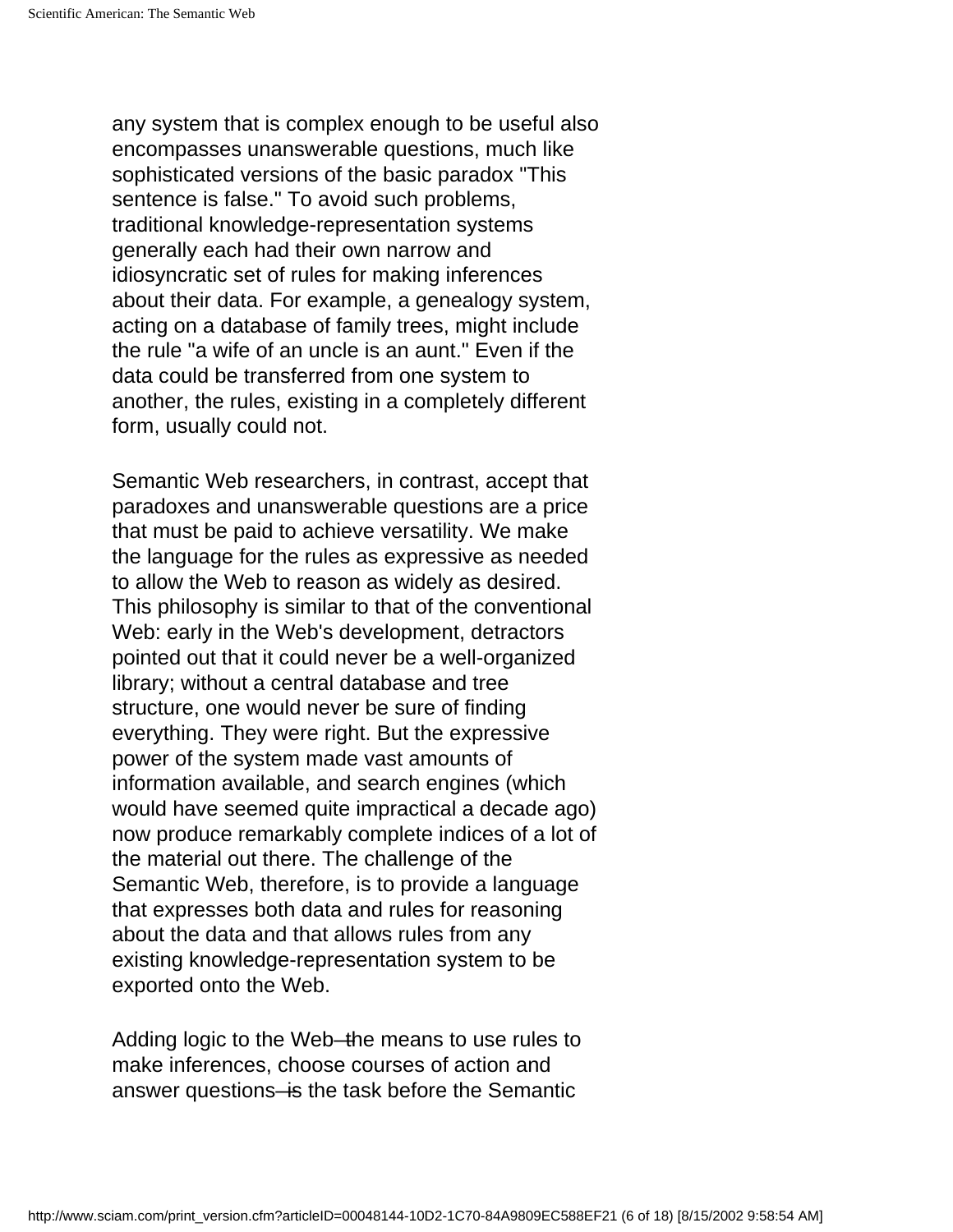Web community at the moment. A mixture of mathematical and engineering decisions complicate this task. The logic must be powerful enough to describe complex properties of objects but not so powerful that agents can be tricked by being asked to consider a paradox. Fortunately, a large majority of the information we want to express is along the lines of "a hex-head bolt is a type of machine bolt," which is readily written in existing languages with a little extra vocabulary.

Two important technologies for developing the Semantic Web are already in place: eXtensible Markup Language (XML) and the Resource Description Framework (RDF). XML lets everyone create their own tags—hidden labels such as or that annotate Web pages or sections of text on a page. Scripts, or programs, can make use of these tags in sophisticated ways, but the script writer has to know what the page writer uses each tag for. In short, XML allows users to add arbitrary structure to their documents but says nothing about what the structures mean.

The Semantic Web will enable machines to COMPREHEND semantic documents and data, not human speech and writings.

Meaning is expressed by RDF, which encodes it in sets of triples, each triple being rather like the subject, verb and object of an elementary sentence. These triples can be written using XML tags. In RDF, a document makes assertions that particular things (people, Web pages or whatever) have properties (such as "is a sister of," "is the author of") with certain values (another person, another Web page). This structure turns out to be a natural way to describe the vast majority of the data processed by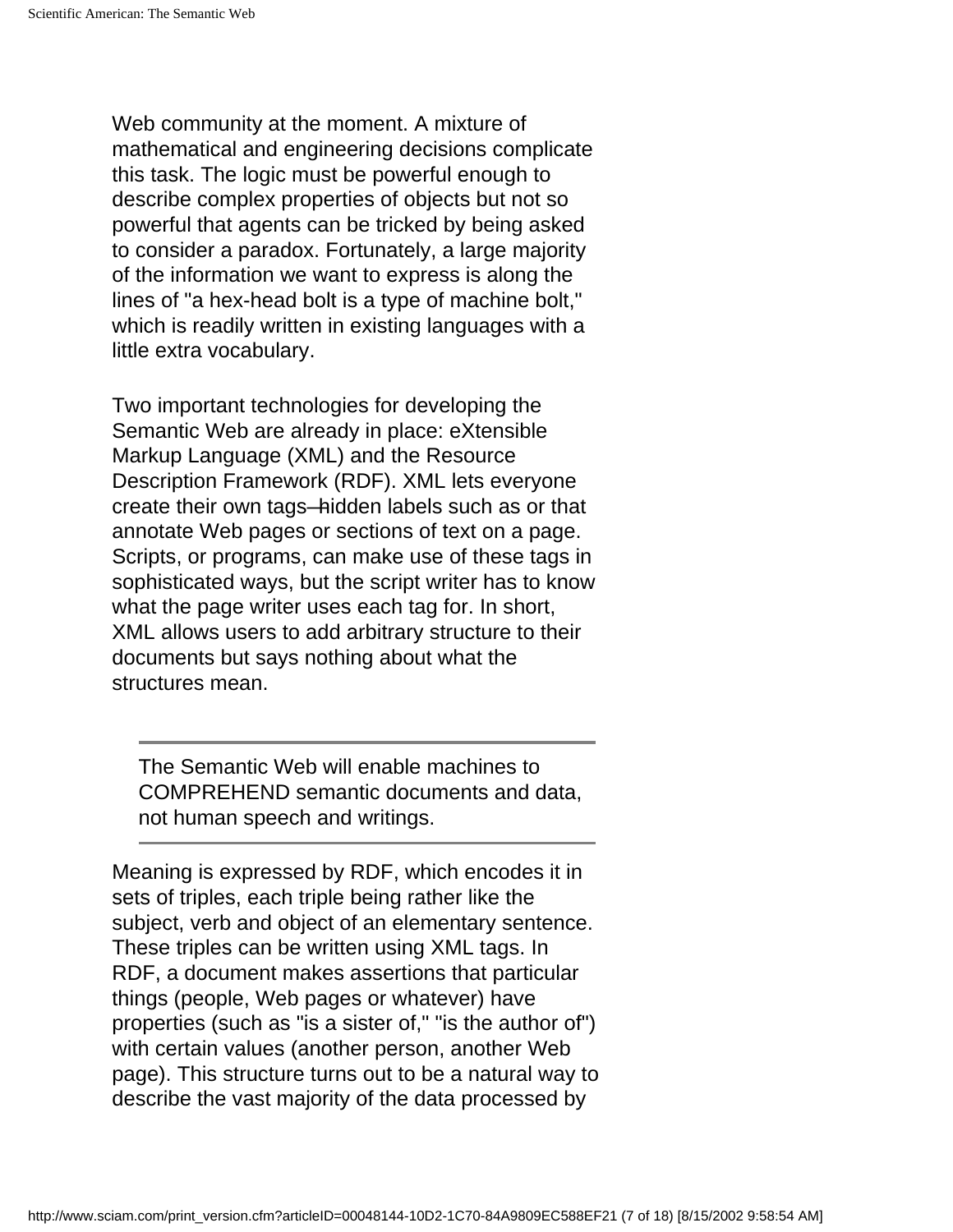machines. Subject and object are each identified by a Universal Resource Identifier (URI), just as used in a link on a Web page. (URLs, Uniform Resource Locators, are the most common type of URI.) The verbs are also identified by URIs, which enables anyone to define a new concept, a new verb, just by defining a URI for it somewhere on the Web.

Human language thrives when using the same term to mean somewhat different things, but automation does not. Imagine that I hire a clown messenger service to deliver balloons to my customers on their birthdays. Unfortunately, the service transfers the addresses from my database to its database, not knowing that the "addresses" in mine are where bills are sent and that many of them are post office boxes. My hired clowns end up entertaining a number of postal workers—not necessarily a bad thing but certainly not the intended effect. Using a different URI for each specific concept solves that problem. An address that is a mailing address can be distinguished from one that is a street address, and both can be distinguished from an address that is a speech.

The triples of RDF form webs of information about related things. Because RDF uses URIs to encode this information in a document, the URIs ensure that concepts are not just words in a document but are tied to a unique definition that everyone can find on the Web. For example, imagine that we have access to a variety of databases with information about people, including their addresses. If we want to find people living in a specific zip code, we need to know which fields in each database represent names and which represent zip codes. RDF can specify that "(field 5 in database A) (is a field of type) (zip code)," using URIs rather than phrases for each term.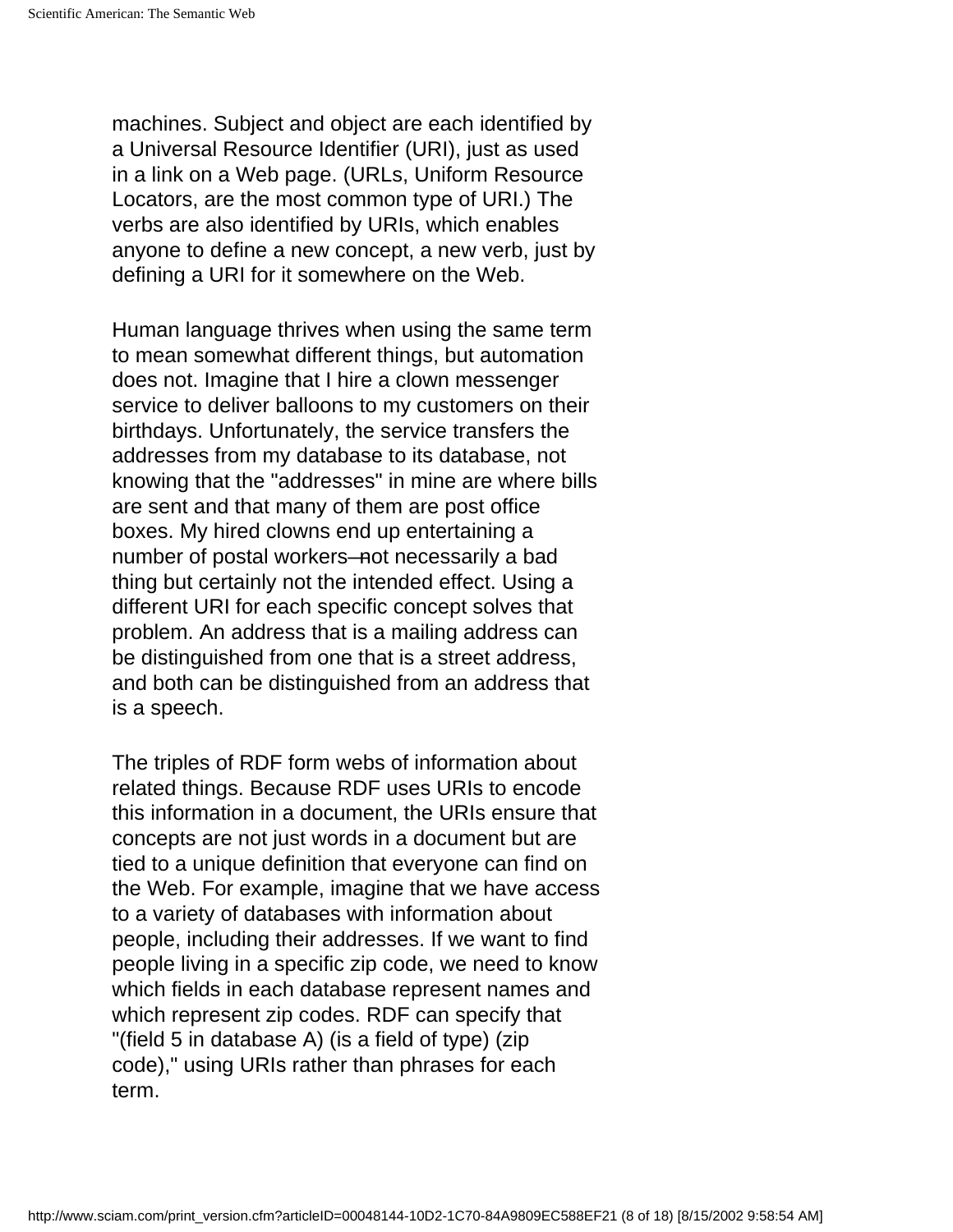# **Ontologies**

Of course, this is not the end of the story, because two databases may use different identifiers for what is in fact the same concept, such as *zip code*. A program that wants to compare or combine information across the two databases has to know that these two terms are being used to mean the same thing. Ideally, the program must have a way to discover such common meanings for whatever databases it encounters.

A solution to this problem is provided by the third basic component of the Semantic Web, collections of information called ontologies. In philosophy, an ontology is a theory about the nature of existence, of what types of things exist; ontology as a discipline studies such theories. Artificial-intelligence and Web researchers have co-opted the term for their own jargon, and for them an ontology is a document or file that formally defines the relations among terms. The most typical kind of ontology for the Web has a taxonomy and a set of inference rules.

The taxonomy defines classes of objects and relations among them. For example, an *address* may be defined as a type of *location*, and *city codes* may be defined to apply only to *locations*, and so on. Classes, subclasses and relations among entities are a very powerful tool for Web use. We can express a large number of relations among entities by assigning properties to classes and allowing subclasses to inherit such properties. If *city codes* must be of type *city* and cities generally have Web sites, we can discuss the Web site associated with a *city code* even if no database links a city code directly to a Web site.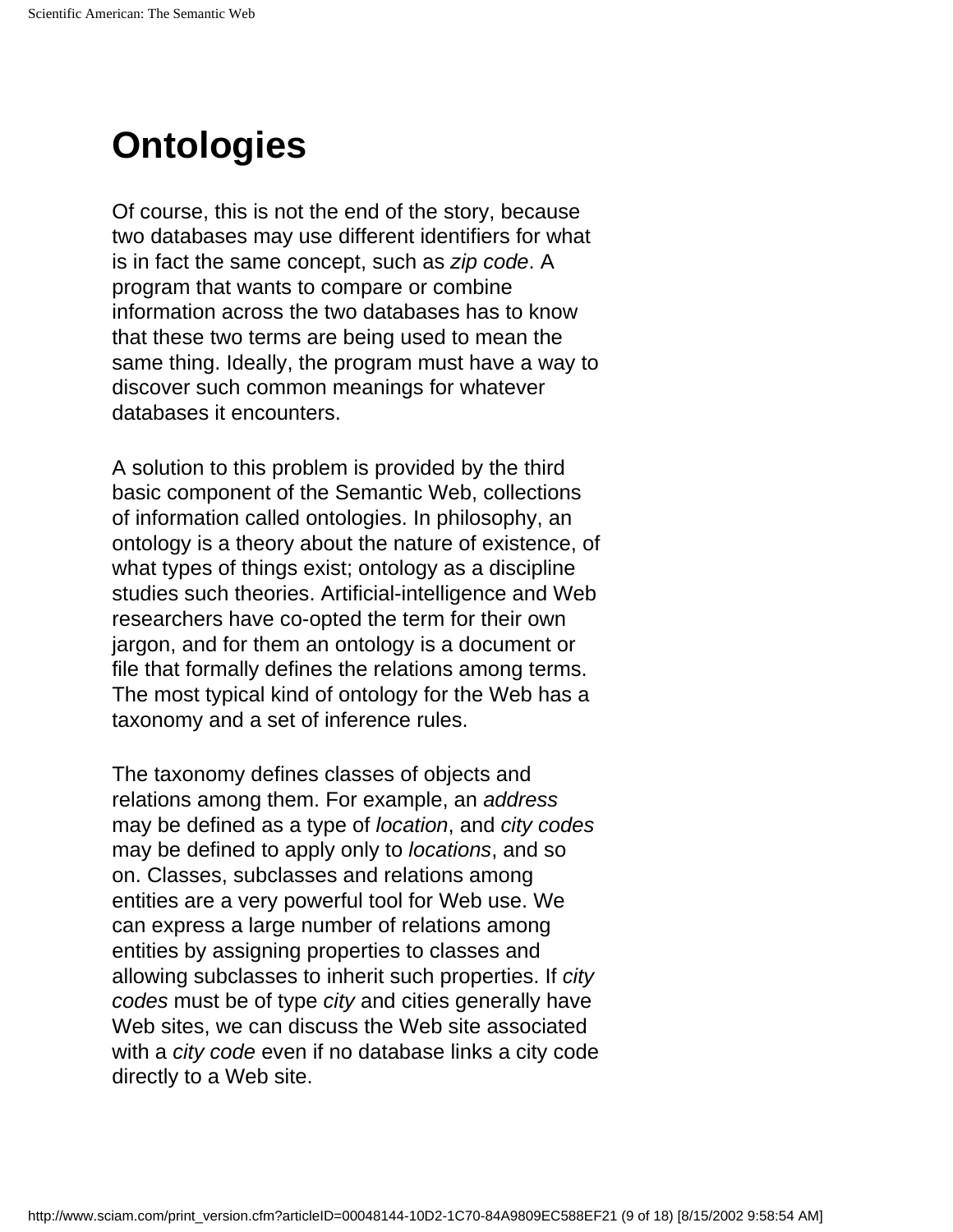Inference rules in ontologies supply further power. An ontology may express the rule "If a city code is associated with a state code, and an address uses that city code, then that address has the associated state code." A program could then readily deduce, for instance, that a Cornell University address, being in Ithaca, must be in New York State, which is in the U.S., and therefore should be formatted to U.S. standards. The computer doesn't truly "understand" any of this information, but it can now manipulate the terms much more effectively in ways that are useful and meaningful to the human user.

With ontology pages on the Web, solutions to terminology (and other) problems begin to emerge. The meaning of terms or XML codes used on a Web page can be defined by pointers from the page to an ontology. Of course, the same problems as before now arise if I point to an ontology that defines *addresses* as containing a *zip code* and you point to one that uses *postal code*. This kind of confusion can be resolved if ontologies (or other Web services) provide equivalence relations: one or both of our ontologies may contain the information that my zip code is equivalent to your postal code.

Our scheme for sending in the clowns to entertain my customers is partially solved when the two databases point to different definitions of *address*. The program, using distinct URIs for different concepts of address, will not confuse them and in fact will need to discover that the concepts are related at all. The program could then use a service that takes a list of *postal addresses* (defined in the first ontology) and converts it into a list of physical *addresses* (the second ontology) by recognizing and removing post office boxes and other unsuitable addresses. The structure and semantics provided by ontologies make it easier for an entrepreneur to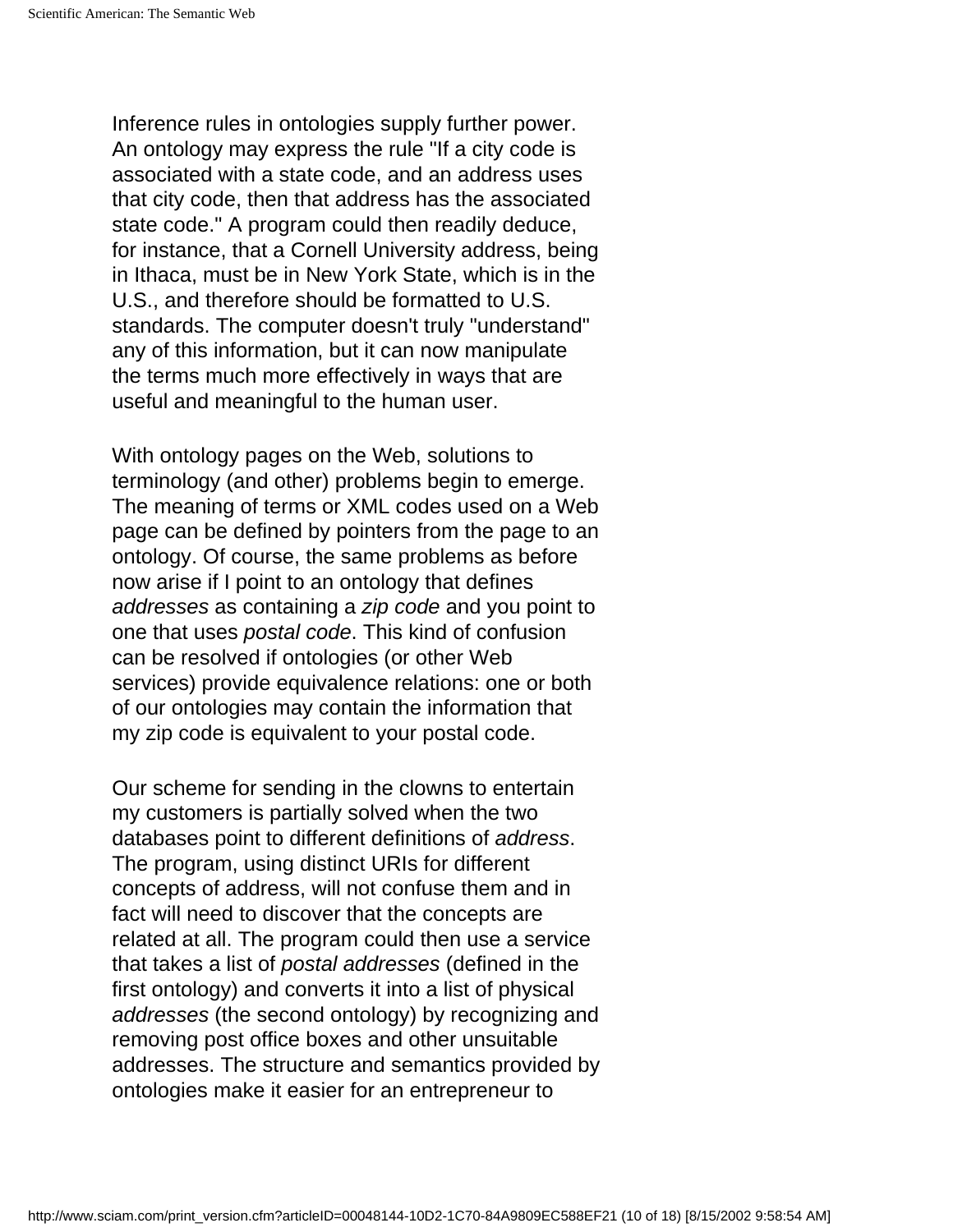provide such a service and can make its use completely transparent.

Ontologies can enhance the functioning of the Web in many ways. They can be used in a simple fashion to improve the accuracy of Web searches—the search program can look for only those pages that refer to a precise concept instead of all the ones using ambiguous keywords. More advanced applications will use ontologies to relate the information on a page to the associated knowledge structures and inference rules. An example of a page marked up for such use is online at http://www.cs.umd.edu/~hendler. If you send your Web browser to that page, you will see the normal Web page entitled "Dr. James A. Hendler." As a human, you can readily find the link to a short biographical note and read there that Hendler received his Ph.D. from Brown University. A computer program trying to find such information, however, would have to be very complex to guess that this information might be in a biography and to understand the English language used there.

For computers, the page is linked to an ontology page that defines information about computer science departments. For instance, professors work at universities and they generally have doctorates. Further markup on the page (not displayed by the typical Web browser) uses the ontology's concepts to specify that Hendler received his Ph.D. from the entity described at the URI http://www. brown.edu the Web page for Brown. Computers can also find that Hendler is a member of a particular research project, has a particular e-mail address, and so on. All that information is readily processed by a computer and could be used to answer queries (such as where Dr. Hendler received his degree) that currently would require a human to sift through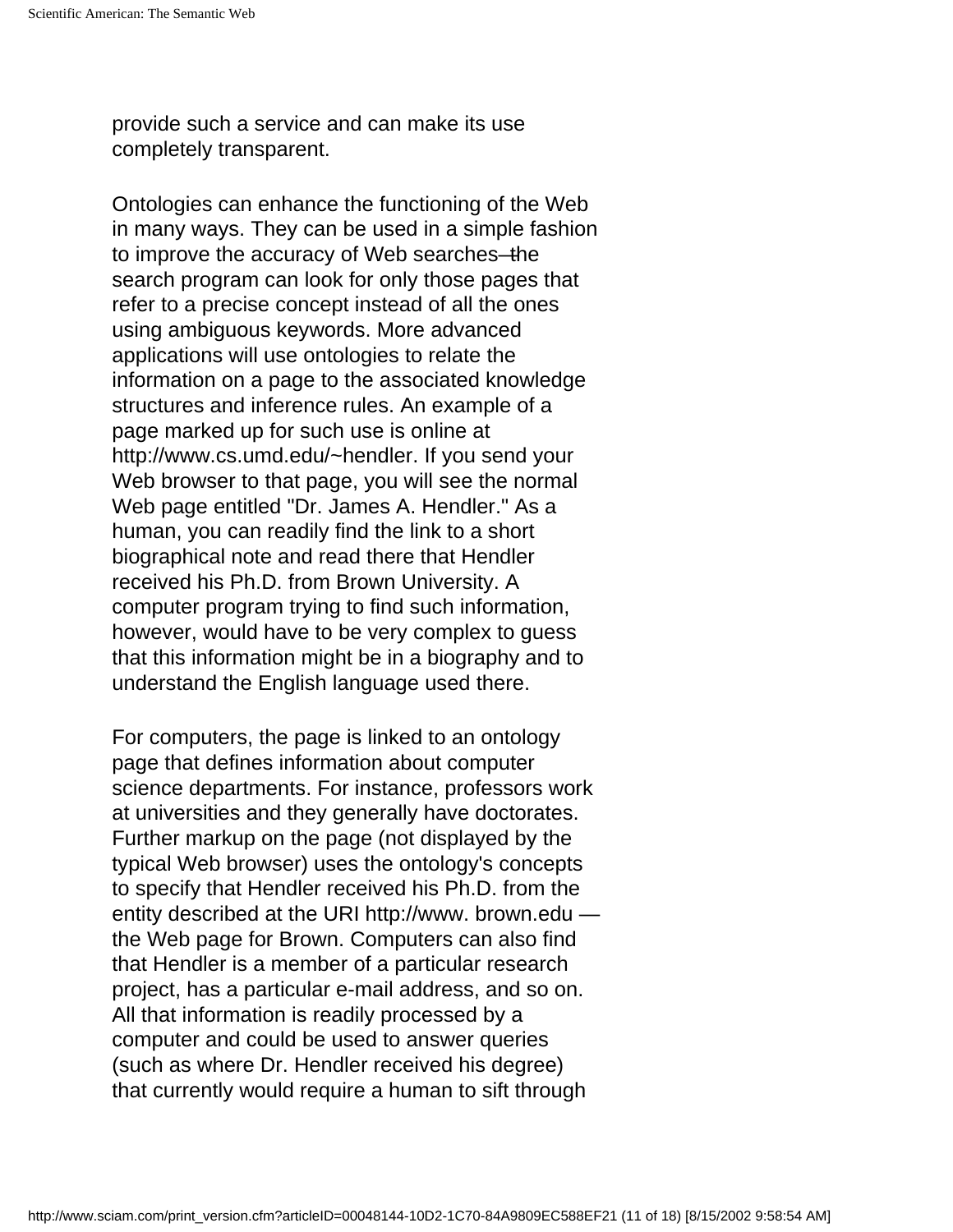the content of various pages turned up by a search engine.

In addition, this markup makes it much easier to develop programs that can tackle complicated questions whose answers do not reside on a single Web page. Suppose you wish to find the Ms. Cook you met at a trade conference last year. You don't remember her first name, but you remember that she worked for one of your clients and that her son was a student at your alma mater. An intelligent search program can sift through all the pages of people whose name is "Cook" (sidestepping all the pages relating to cooks, cooking, the Cook Islands and so forth), find the ones that mention working for a company that's on your list of clients and follow links to Web pages of their children to track down if any are in school at the right place.

# **Agents**



[AGENTS](http://www.sciam.com/article.cfm?articleid=	000A0919-2BD0-1CBF-B4A8809EC588EEDF)

The real power of the Semantic Web will be realized when people create many programs that collect Web content from diverse sources, process the information and exchange the results with other programs.

The effectiveness of such software agents will increase exponentially as more machine-readable Web content and automated services (including other agents) become available. The Semantic Web promotes this synergy: even agents that were not expressly designed to work together can transfer data among themselves when the data come with semantics.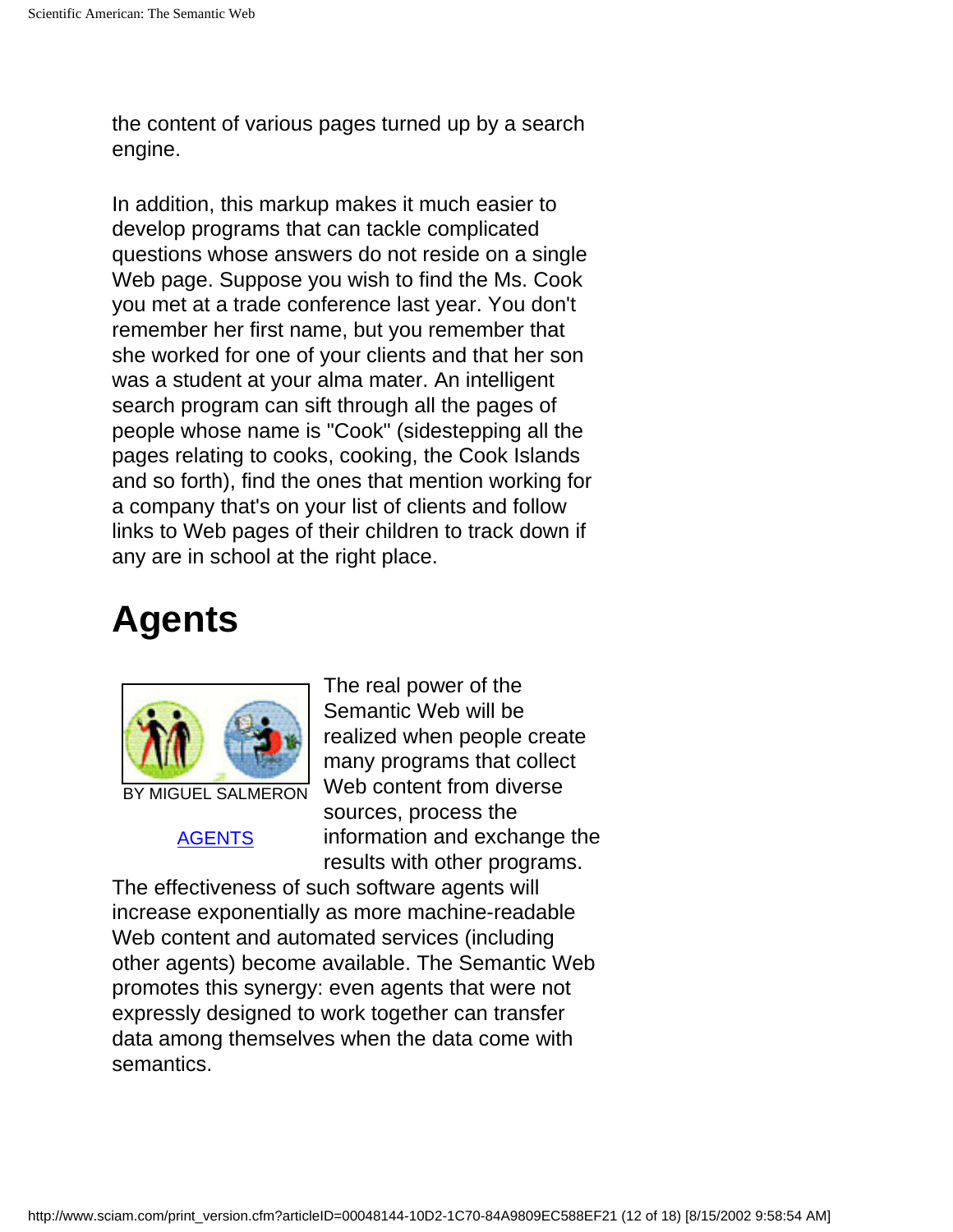An important facet of agents' functioning will be the exchange of "proofs" written in the Semantic Web's unifying language (the language that expresses logical inferences made using rules and information such as those specified by ontologies). For example, suppose Ms. Cook's contact information has been located by an online service, and to your great surprise it places her in Johannesburg. Naturally, you want to check this, so your computer asks the service for a proof of its answer, which it promptly provides by translating its internal reasoning into the Semantic Web's unifying language. An inference engine in your computer readily verifies that this Ms. Cook indeed matches the one you were seeking, and it can show you the relevant Web pages if you still have doubts. Although they are still far from plumbing the depths of the Semantic Web's potential, some programs can already exchange proofs in this way, using the current preliminary versions of the unifying language.

Another vital feature will be digital signatures, which are encrypted blocks of data that computers and agents can use to verify that the attached information has been provided by a specific trusted source. You want to be quite sure that a statement sent to your accounting program that you owe money to an online retailer is not a forgery generated by the computer-savvy teenager next door. Agents should be skeptical of assertions that they read on the Semantic Web until they have checked the sources of information. (We wish more *people* would learn to do this on the Web as it is!)

Many automated Web-based services already exist without semantics, but other programs such as agents have no way to locate one that will perform a specific function. This process, called service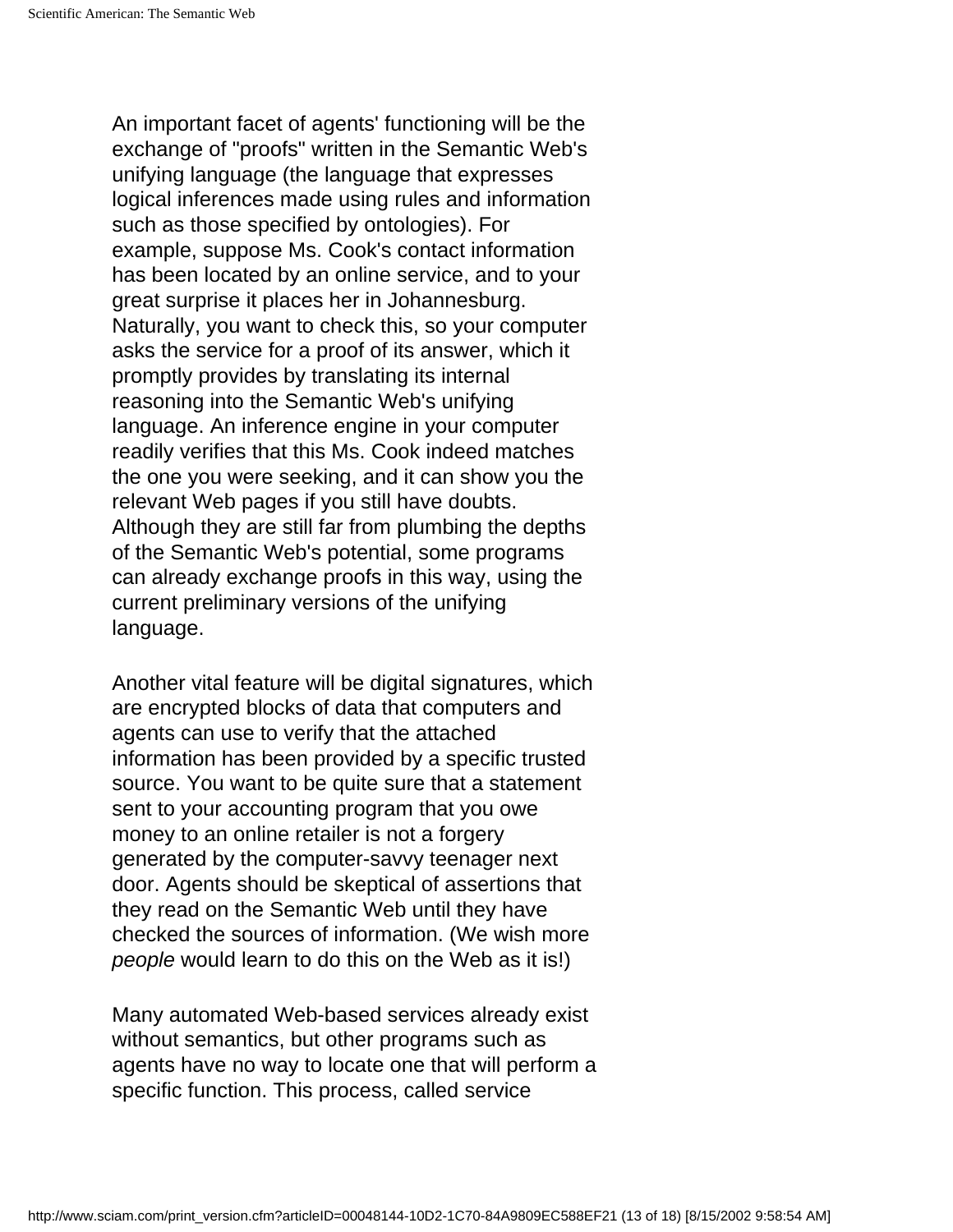discovery, can happen only when there is a common language to describe a service in a way that lets other agents "understand" both the function offered and how to take advantage of it. Services and agents can advertise their function by, for example, depositing such descriptions in directories analogous to the Yellow Pages.

Some low-level service-discovery schemes are currently available, such as Microsoft's Universal Plug and Play, which focuses on connecting different types of devices, and Sun Microsystems's Jini, which aims to connect services. These initiatives, however, attack the problem at a structural or syntactic level and rely heavily on standardization of a predetermined set of functionality descriptions. Standardization can only go so far, because we can't anticipate all possible future needs.

Properly designed, the Semantic Web can assist the evolution of human knowledge as a whole.

The Semantic Web, in contrast, is more flexible. The consumer and producer agents can reach a shared understanding by exchanging ontologies, which provide the vocabulary needed for discussion. Agents can even "bootstrap" new reasoning capabilities when they discover new ontologies. Semantics also makes it easier to take advantage of a service that only partially matches a request.

A typical process will involve the creation of a "value chain" in which subassemblies of information are passed from one agent to another, each one "adding value," to construct the final product requested by the end user. Make no mistake: to create complicated value chains automatically on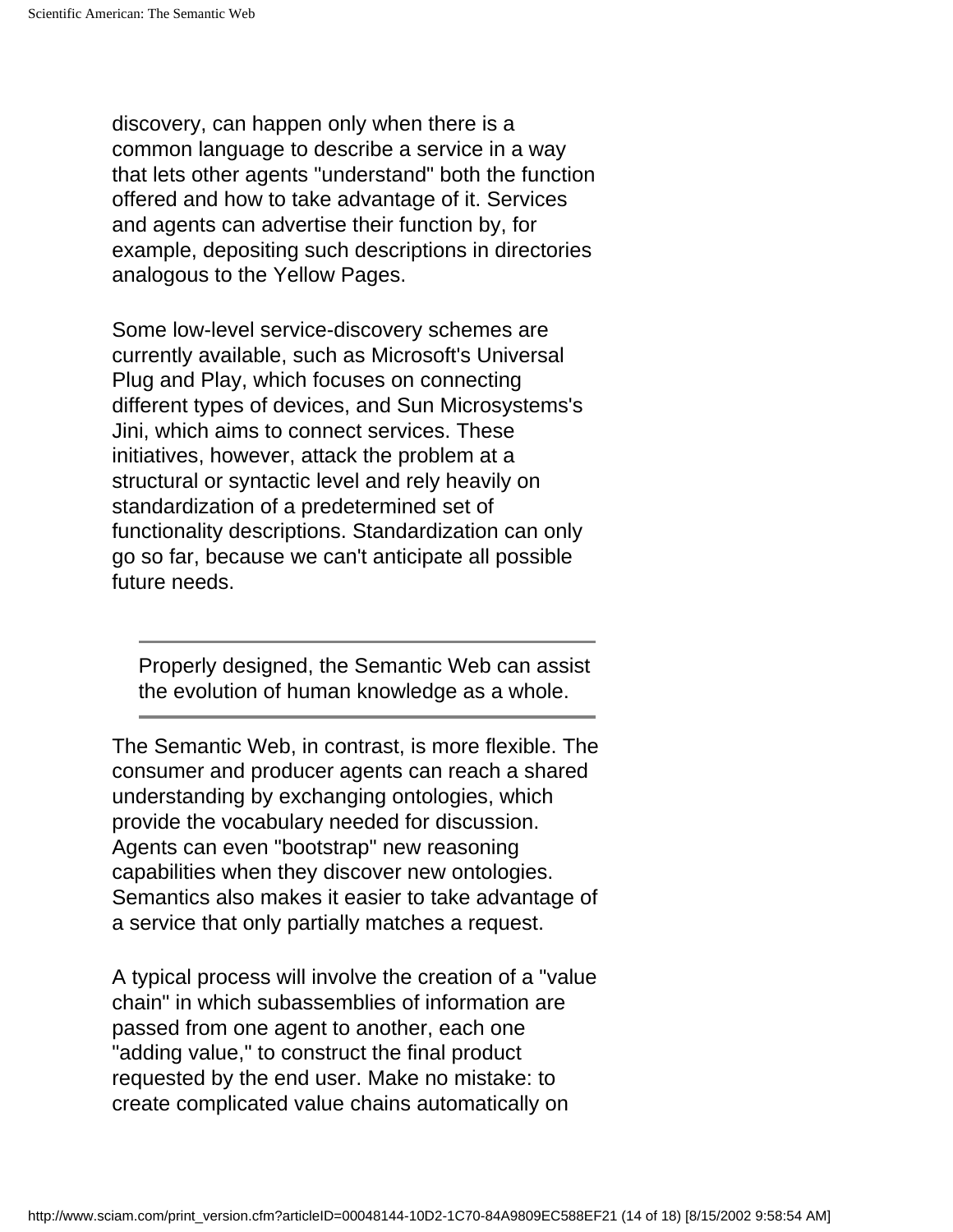demand, some agents will exploit artificialintelligence technologies in addition to the Semantic Web. But the Semantic Web will provide the foundations and the framework to make such technologies more feasible.

Putting all these features together results in the abilities exhibited by Pete's and Lucy's agents in the scenario that opened this article. Their agents would have delegated the task in piecemeal fashion to other services and agents discovered through service advertisements. For example, they could have used a *trusted* service to take a list of *providers* and determine which of them are *in-plan* for a specified *insurance plan* and *course of treatment*. The list of providers would have been supplied by another search service, et cetera. These activities formed chains in which a large amount of data distributed across the Web (and almost worthless in that form) was progressively reduced to the small amount of data of high value to Pete and Lucy—a plan of appointments to fit their schedules and other requirements.

In the next step, the Semantic Web will break out of the virtual realm and extend into our physical world. URIs can point to anything, including physical entities, which means we can use the RDF language to describe devices such as cell phones and TVs. Such devices can advertise their functionality—what they can do and how they are controlled—much like software agents. Being much more flexible than low-level schemes such as Universal Plug and Play, such a semantic approach opens up a world of exciting possibilities.

For instance, what today is called home automation requires careful configuration for appliances to work together. Semantic descriptions of device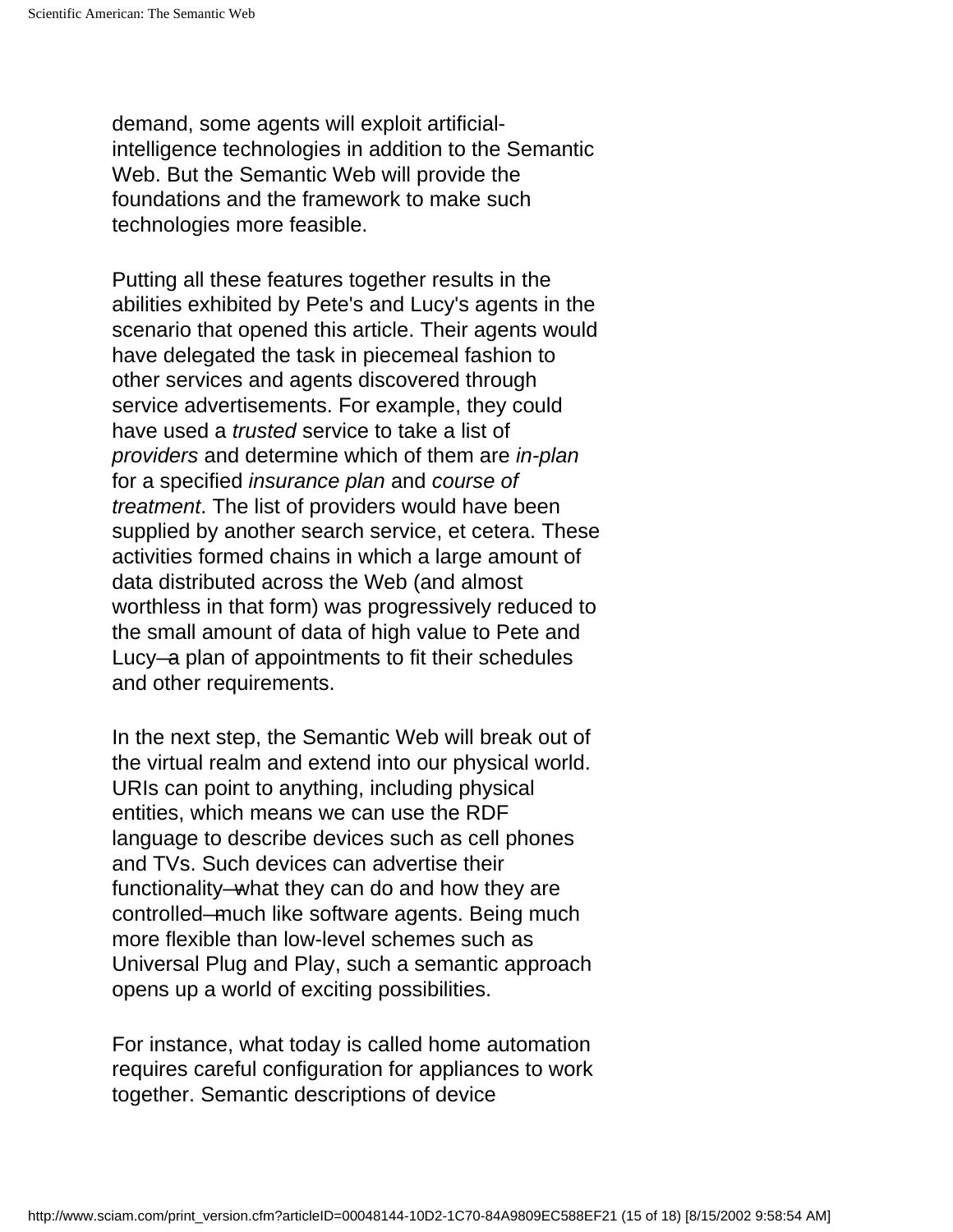capabilities and functionality will let us achieve such automation with minimal human intervention. A trivial example occurs when Pete answers his phone and the stereo sound is turned down. Instead of having to program each specific appliance, he could program such a function once and for all to cover every *local* device that advertises having a *volume control* — the TV, the DVD player and even the media players on the laptop that he brought home from work this one evening.

The first concrete steps have already been taken in this area, with work on developing a standard for describing functional capabilities of devices (such as screen sizes) and user preferences. Built on RDF, this standard is called Composite Capability/Preference Profile (CC/PP). Initially it will let cell phones and other nonstandard Web clients describe their characteristics so that Web content can be tailored for them on the fly. Later, when we add the full versatility of languages for handling ontologies and logic, devices could automatically seek out and employ services and other devices for added information or functionality. It is not hard to imagine your Web-enabled microwave oven consulting the frozen-food manufacturer's Web site for optimal cooking parameters. >

# **Evolution of Knowledge**

The semantic web is not "merely" the tool for conducting individual tasks that we have discussed so far. In addition, if properly designed, the Semantic Web can assist the evolution of human knowledge as a whole.

Human endeavor is caught in an eternal tension between the effectiveness of small groups acting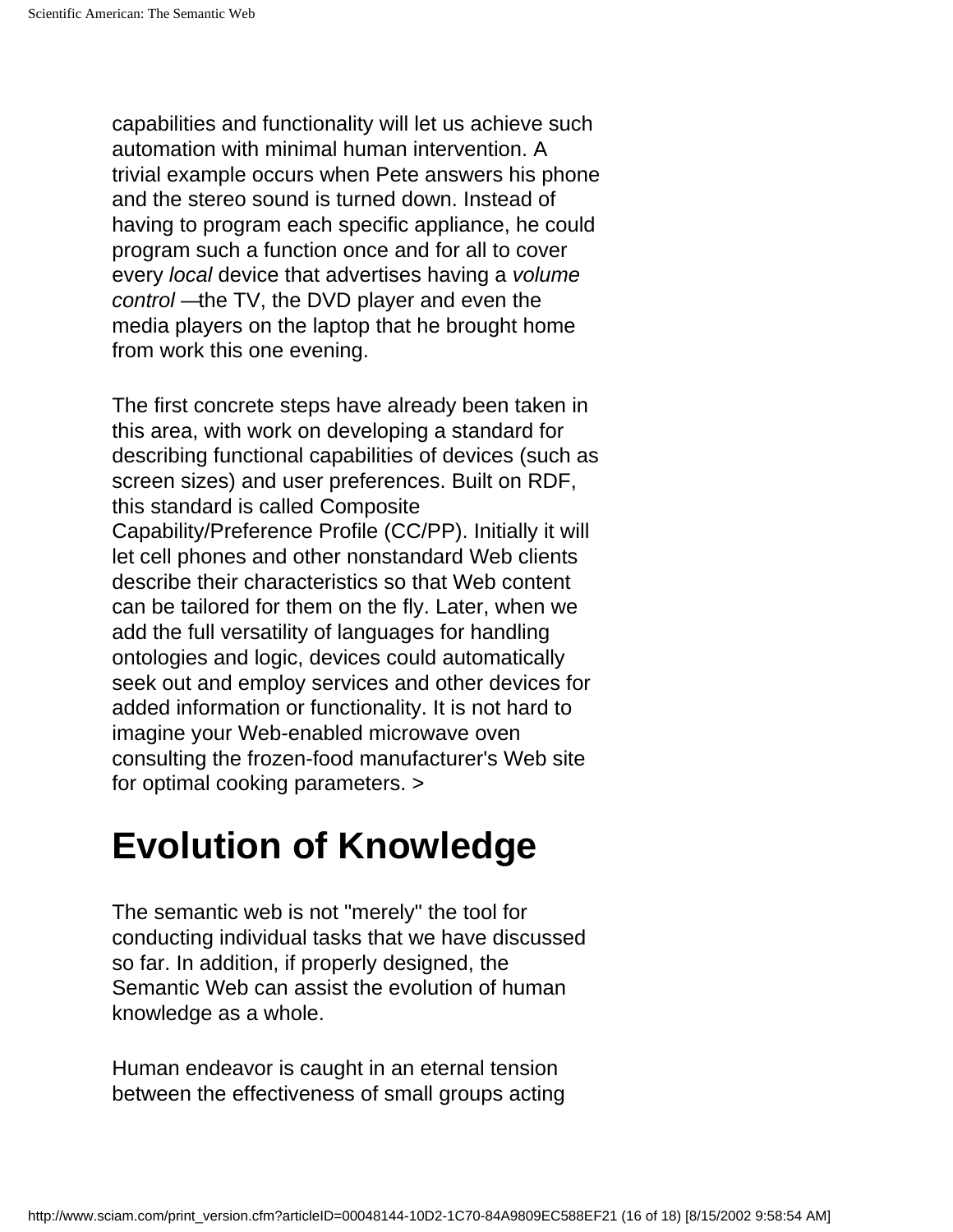

[ELABORATE, PRECISE](http://www.sciam.com/article.cfm?articleid=0005DE0B-2C93-1CBF-B4A8809EC588EEDF)  **[SEARCHES](http://www.sciam.com/article.cfm?articleid=0005DE0B-2C93-1CBF-B4A8809EC588EEDF)** 

independently and the need to mesh with the wider community. A small group can innovate rapidly and efficiently, but this produces a subculture whose concepts are not understood by others. Coordinating actions across a large group, however, is painfully slow and takes an enormous

amount of communication. The world works across the spectrum between these extremes, with a tendency to start small—from the personal idea—and move toward a wider understanding over time.

An essential process is the joining together of subcultures when a wider common language is needed. Often two groups independently develop very similar concepts, and describing the relation between them brings great benefits. Like a Finnish-English dictionary, or a weights-and-measures conversion table, the relations allow communication and collaboration even when the commonality of concept has not (yet) led to a commonality of terms.

The Semantic Web, in naming every concept simply by a URI, lets anyone express new concepts that they invent with minimal effort. Its unifying logical language will enable these concepts to be progressively linked into a universal Web. This structure will open up the knowledge and workings of humankind to meaningful analysis by software agents, providing a new class of tools by which we can live, work and learn together.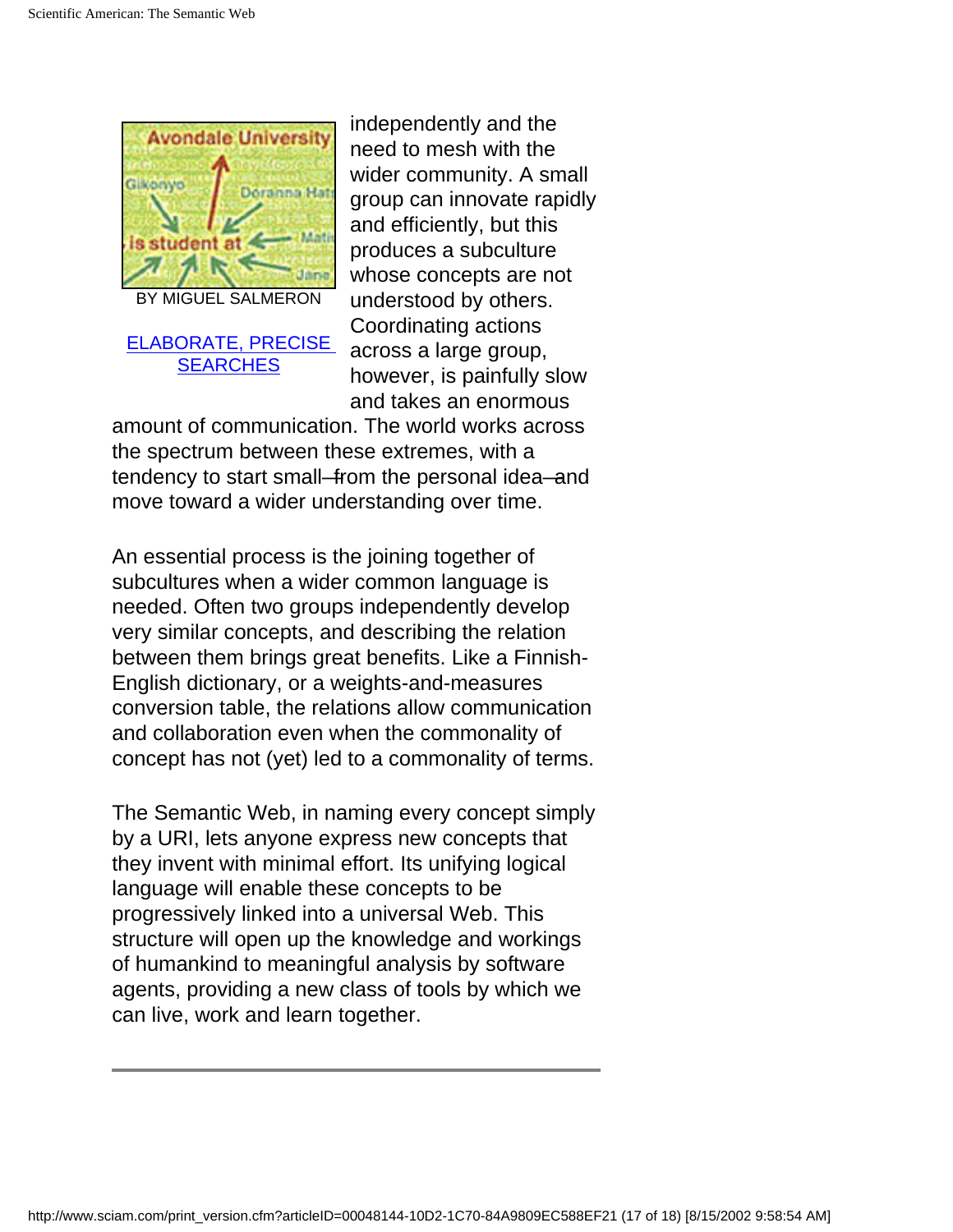#### **Further Information:**

#### **Weaving the Web: The Original Design and Ultimate Destiny of the World Wide Web by Its Inventor.**

Tim Berners-Lee, with Mark Fischetti. Harper San Francisco, 1999. An enhanced version of this article is on the Scientific American Web site, with additional material and links.

World Wide Web Consortium (W3C): **www.w3.org/**

W3C Semantic Web Activity: **www.w3.org/2001/sw/**

An introduction to ontologies: **www.SemanticWeb.org/knowmarkup.html**

Simple HTML Ontology Extensions Frequently Asked Questions (SHOE FAQ): **www.cs.umd.edu/projects/plus/SHOE/faq.html**

DARPA Agent Markup Language (DAML) home page: **www.daml.org/**

© 1996-2002 Scientific American, Inc. All rights reserved. Reproduction in whole or in part without permission is prohibited.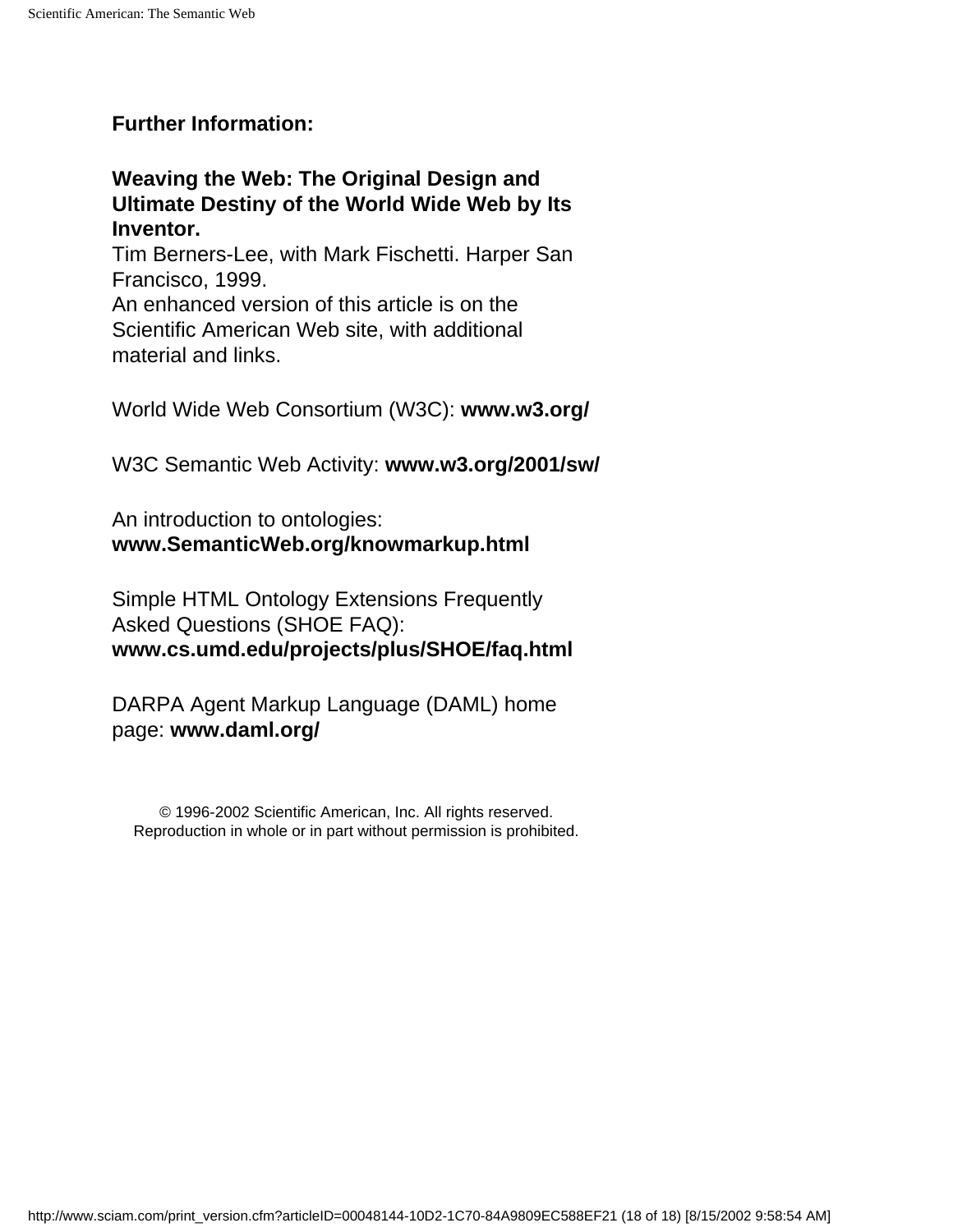

Past issues Index of papers New papers

[Journal of Digital information,](http://jodi.ecs.soton.ac.uk/) [volume 3 issue 1](http://jodi.ecs.soton.ac.uk/?vol=3&iss=1) Themes: [Hypermedia systems](http://jodi.ecs.soton.ac.uk/?theme=b), [Information discovery](http://jodi.ecs.soton.ac.uk/?theme=d) 2002-05-17 **Peer reviewed paper**

# **Hypermedia and the Semantic Web: A Research Agenda**

Jacco van Ossenbruggen, Lynda Hardman and Lloyd Rutledge CWI Amsterdam, Kruislaan 413, P.O. Box 94079, 1090 GB Amsterdam, The Netherlands Email: [{Jacco.van.Ossenbruggen](mailto:Jacco.van.Ossenbruggen@cwi.nl), [Lynda.Hardman](mailto:Lynda.Hardman@cwi.nl), [Lloyd.Rutledge}](mailto:Lloyd.Rutledge@cwi.nl)@cwi.nl **Key features**: [References](#page-28-0); [Figure 1](#page-19-0)

#### **Abstract**

Until recently, the Semantic Web was little more than a name for the next-generation Web infrastructure as envisioned by its inventor, Tim Berners-Lee. With the introduction of XML and RDF, and new developments such as RDF Schema and DAML+OIL, the Semantic Web is rapidly taking shape. This paper gives an overview of the state-of-the-art in Semantic Web technology, the key relationships with traditional hypermedia research, and a comprehensive reference list to various sets of literature (hypertext, Web and Semantic Web). A research agenda describes the open research issues in the development of the Semantic Web from the perspective of hypermedia research.

## <span id="page-18-0"></span>**1 Introduction**

The bulk of the content currently available on the Web is notoriously hard to process automatically: "...data transmitted across the Web is largely throw-away data that looks good but has little structure'' [[19](#page-29-0)]. Markup languages such as  $(X)$ HTML  $[69]$  $[69]$  $[69]$ , SVG  $[32]$  and

#### **Contents**

- [1 Introduction](#page-18-0)
- [2 Current Semantic Web](#page-19-1) **[Infrastructure](#page-19-1)** 
	- ❍ [RDF and RDF](#page-20-0) [Schema](#page-20-0)
		- ❍ [DAML+OIL](#page-20-1)
		- ❍ [Applications:](#page-21-0) [PICS, P3P,](#page-21-0) [Dublin Core](#page-21-0)
- 3 Relation with [Hypermedia Research](#page-21-1)
- [4 Open Research](#page-24-0) **[Questions](#page-24-0)** 
	- ❍ [Links versus](#page-24-1) [Relationships](#page-24-1)
	- ❍ [Open](#page-25-0)  [hypermedia and](#page-25-0) [the Semantic](#page-25-0) [Web](#page-25-0)
	- ❍ [Time-based](#page-26-0) [hypermedia and](#page-26-0)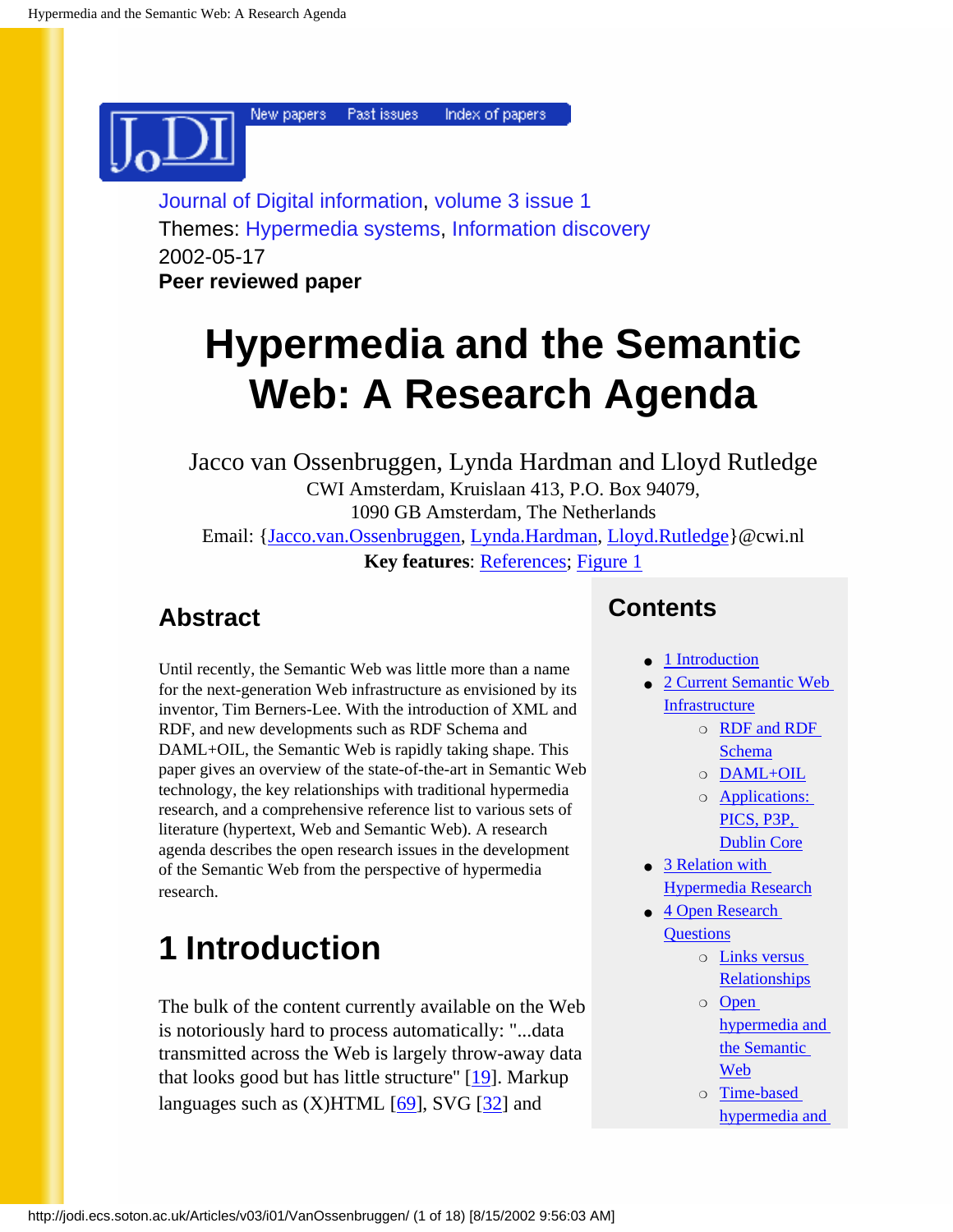SMIL [\[66\]](#page-34-1) are primarily geared to documents whose content should be interpretable by *human* interpreters, and hence tend to focus primarily on document structure and document presentation. Little or no attention is given to the representation of the semantics of the content itself, i.e. the (domainspecific) representation of the subject of the document.

[the Semantic](#page-26-0) [Web](#page-26-0) ❍ [CSCW and the](#page-27-0)  [Semantic Web](#page-27-0) ● [5 Conclusion](#page-27-1) ● [Acknowledgements](#page-27-2)

● [References](#page-28-0)

In contrast, knowledge representation techniques

developed within the Artificial Intelligence (AI) community have a strong tradition in describing domain-specific knowledge in a machine-processable manner. In addition, the digital library community has studied issues related to more persistent ways of storing and cataloging digital content  $[14,46]$  $[14,46]$  $[14,46]$ . Recently, initiatives within and outside the World Wide Web Consortium (W3C) have been building upon the expertise of these communities by developing knowledge representation and annotation languages on top of the current Web infrastructure. This not only allows newly encoded knowledge to be easily disseminated over the Web, but also provides a convenient syntax for annotating existing content, such as (X)HTML or SMIL content. This combination is a key enabler for the main objective of the Semantic Web [\[6](#page-28-1)]: documents with content that is processable by both humans and machines.

While the Semantic Web appears at first sight to be far from the current research trends of the hypertext community, much earlier work in the field lay extremely close to the borders of knowledge representation, for example  $[17, 18, 48, 52, 60]$  $[17, 18, 48, 52, 60]$  $[17, 18, 48, 52, 60]$  $[17, 18, 48, 52, 60]$  $[17, 18, 48, 52, 60]$  $[17, 18, 48, 52, 60]$  $[17, 18, 48, 52, 60]$ . These authors were attempting to bridge the gap between knowledge representation and information presentation in a technological context that lacked support for this integration. The Web today provides a sound technological basis for document processing and already supports the first layers of the Semantic Web. This paper briefly sketches current developments of the Semantic Web, compares these with the issues long ago fielded in the hypertext literature, and highlights those that should form the basis of a research agenda for a universal information repository.

## <span id="page-19-1"></span>**2 Current Semantic Web Infrastructure**

<span id="page-19-0"></span>Figure 1 provides an overview of both the document and knowledge representation languages on the Web. Following current document languages such as XHTML, SVG and SMIL (in the left half of the figure), the various layers of the Semantic Web are all built on top of XML [\[8\]](#page-28-2), as shown in the right half of the figure. This makes generic XML-based software and languages such as XML parsers, transformation engines  $(XSLT [15])$  $(XSLT [15])$  $(XSLT [15])$ , path and pointer engines (XPath, XPointer  $[16,27]$  $[16,27]$  $[16,27]$  $[16,27]$  $[16,27]$ ), style engines and formatters (CSS, XSL [\[7](#page-28-3),[70](#page-34-2)]), etc., directly available on the Semantic Web.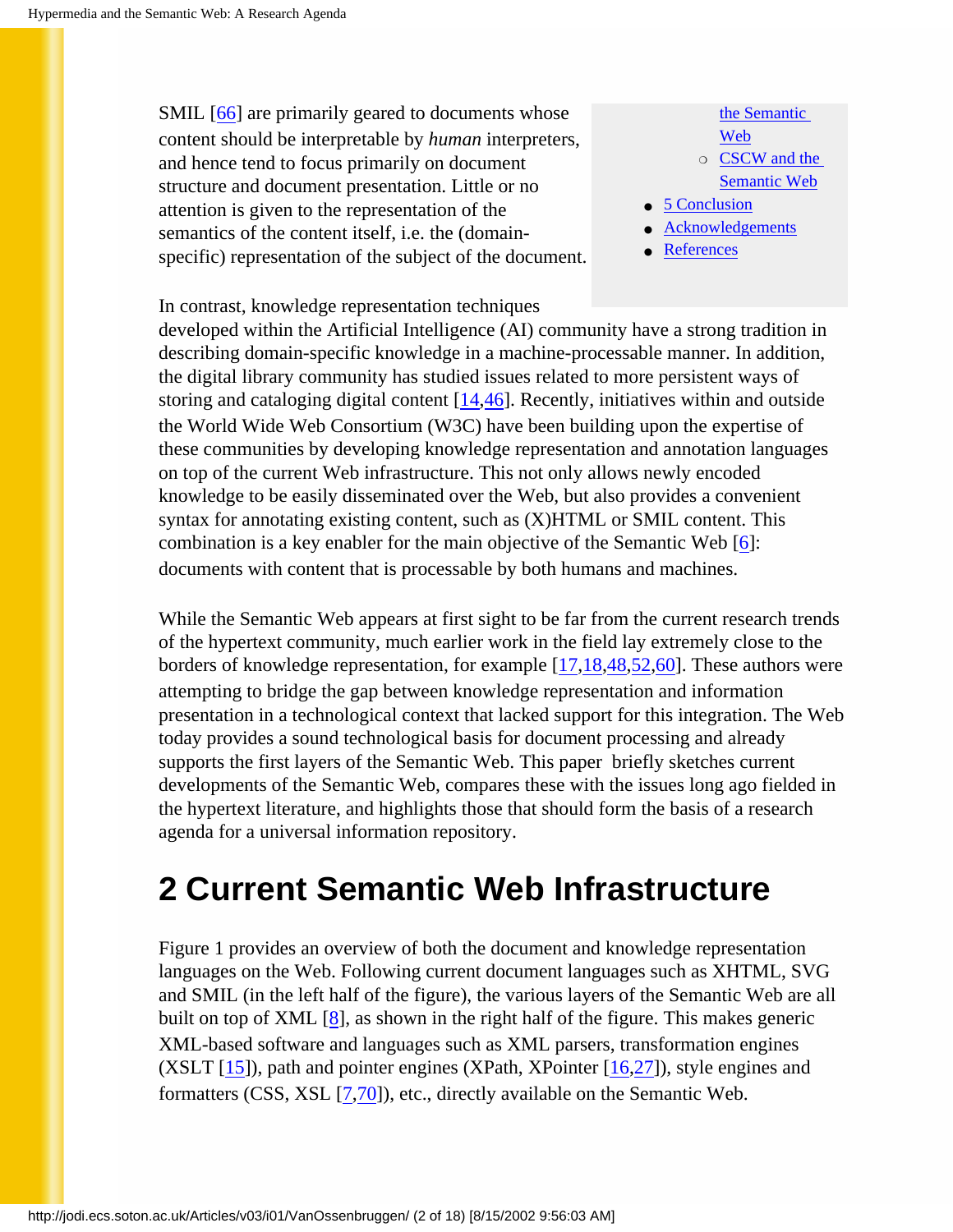Stacked model of document and knowledge representationlanguages on the Web.

**Figure 1.** Document and knowledge representation languages on the Web

#### <span id="page-20-0"></span>**2.1 RDF and RDF Schema**

The second layer of the Semantic Web infrastructure is the Resource Description Framework (RDF [[67](#page-34-3)]). RDF provides a simple data model for expressing statements using *(subject, predicate, value)* triples, and an associated serialization syntax in XML. The *subject* and *value* of the triple can be defined within the current document or refer to another resource on the Web. The predicate can be any (namespace qualified) XML name. To make statements about a collection of resources, RDF specifies a simple container model, modeling sequences (ordered), bags (unordered) and lists of alternatives. RDF also supports *reification*, that is, statements about other RDF statements.

A set of RDF statements uses a particular vocabulary that defines the properties and data types that are meaningful for the application at hand. Such an RDF vocabulary can be defined by using RDF Schema (RDF-S [[68](#page-34-4)]). As part of its schema language, RDF-S also defines some predefined concepts, including primitives to model a class/subclass hierarchy, relationships between classes ("properties"), and domain/range restrictions on such properties. Note that while the RDF model by itself merely provides a set of triples, RDF-S is already sufficiently expressive to describe a class hierarchy which allows some useful querying and reasoning support. For example, one could query an RDF-S system as to whether a given instance belongs to a specific class, what (inherited) properties it has, etc. [\[44\]](#page-32-2)

#### <span id="page-20-1"></span>**2.2 DAML+OIL**

While several applications are built directly on the RDF and RDF-S layers, another layer (currently under development) is the ontology layer defined by DAML+OIL [\[25,](#page-30-1)[64](#page-34-5)]. RDF-S is missing some features that are commonly found in systems developed within the AI community (e.g. frame-based systems, description logics), while it also contains some features (most notably reification) that make it hard to provide a formal semantics for RDF-S and to provide fully automated and efficient inference engines.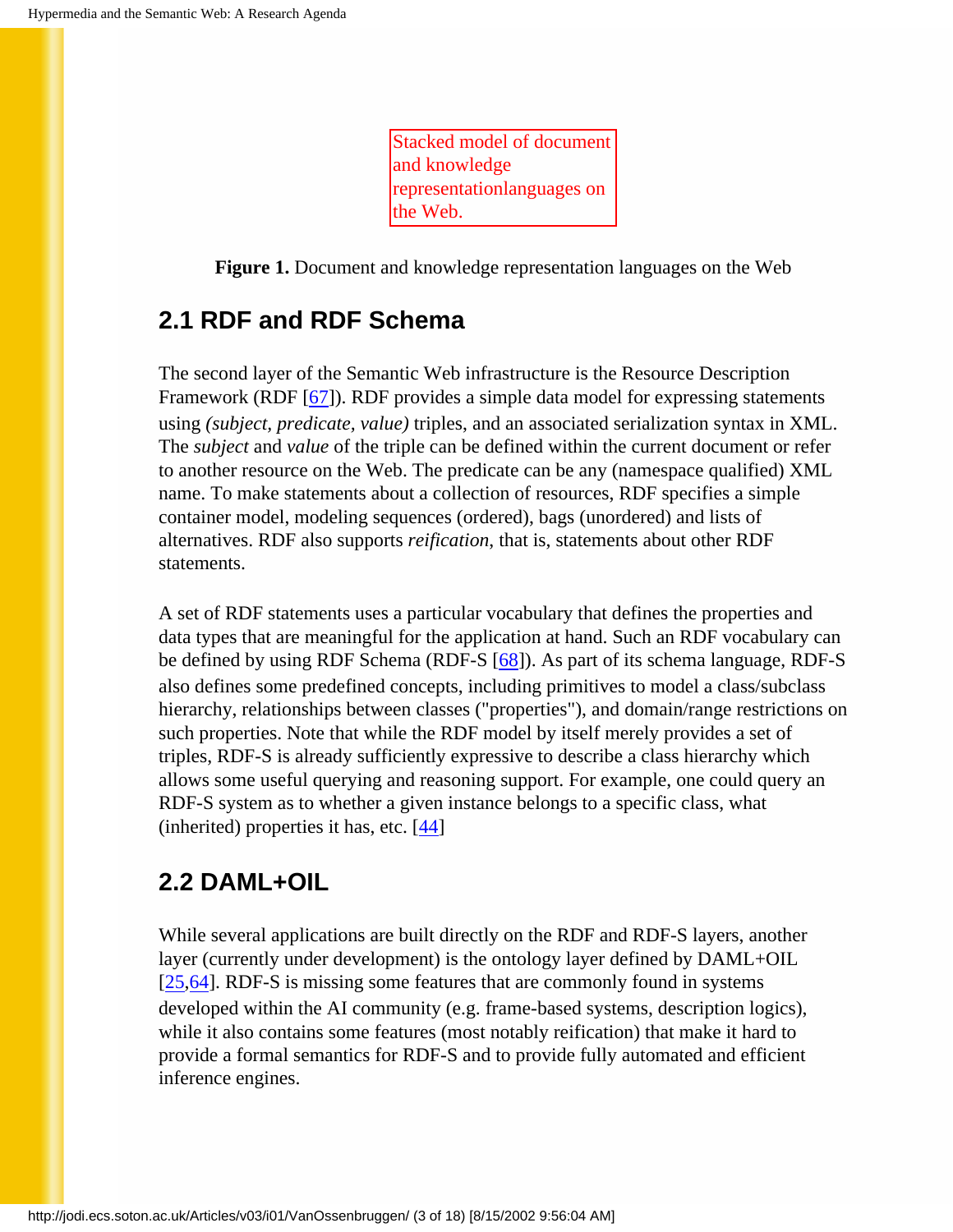DAML+OIL addresses these issues by removing support for reification, and extending RDF-S with concepts commonly found in frame-based languages and description logics. The result is a language that is compliant with RDF and RDF-S, has a sound formal semantics and an efficiently implemented inference engine. This allows not only more advanced querying, but the inference engine can also be used to detect contradictions and other errors in a DAML+OIL specification. DAML+OIL is currently used by the W3C Web-Ontology (WebOnt) Working Group as a starting point for a W3C Ontology Web Language (OWL) [\[65\]](#page-34-6).

#### <span id="page-21-0"></span>**2.3 Applications: PICS, P3P, Dublin Core**

Examples of applications that use the infrastructure sketched above include W3C's Platform for Internet Content Selection (PICS [\[53\]](#page-33-2)), Platform for Privacy Preferences Project (P3P  $[21]$ ) and the Dublin Core  $[14]$ . While PICS was defined before its more generic successor RDF, a mapping to RDF has been developed [[9](#page-28-4)]. Dublin Core also predates RDF, but now also has an RDF-based serialization syntax.

## <span id="page-21-1"></span>**3 Relation with Hypermedia Research**

While the Semantic Web aims primarily at providing a generic infrastructure for machine-processable Web content, it has direct relevance to hypermedia research. To capture the breadth of relevance of the Semantic Web to hypermedia research, we have analyzed the visionary articles of Malcolm *et al*. [\[50\]](#page-32-3), Engelbart [\[31\]](#page-30-2) and Halasz [[33](#page-31-1)]. A large proportion of these features relate directly to the Semantic Web. On the one hand, the Semantic Web infrastructure should enable several features commonly found in systems developed within the hypermedia community that are currently missing on the Web. On the other hand, the development of the currently emerging Semantic Web infrastructure could directly benefit from the models, systems and lessons learned within the hypermedia community.

Based on the articles mentioned above, we identified around 30 features that have been grouped into the eight categories discussed below:

1. **Basic node, link and anchor data model** -- Many hypermedia systems feature a model that is similar to the typical data model of nodes, links and anchors defined by the Dexter Hypertext Reference Model [[34](#page-31-2)]. This model is directly applicable to the Semantic Web. To be able to annotate a specific portion of a Web resource, it needs an anchoring mechanism, and to establish a relationship between the annotation and the target resource, a linking model is necessary. The remaining features discussed below can be seen as variations on, or applications of, this basic model.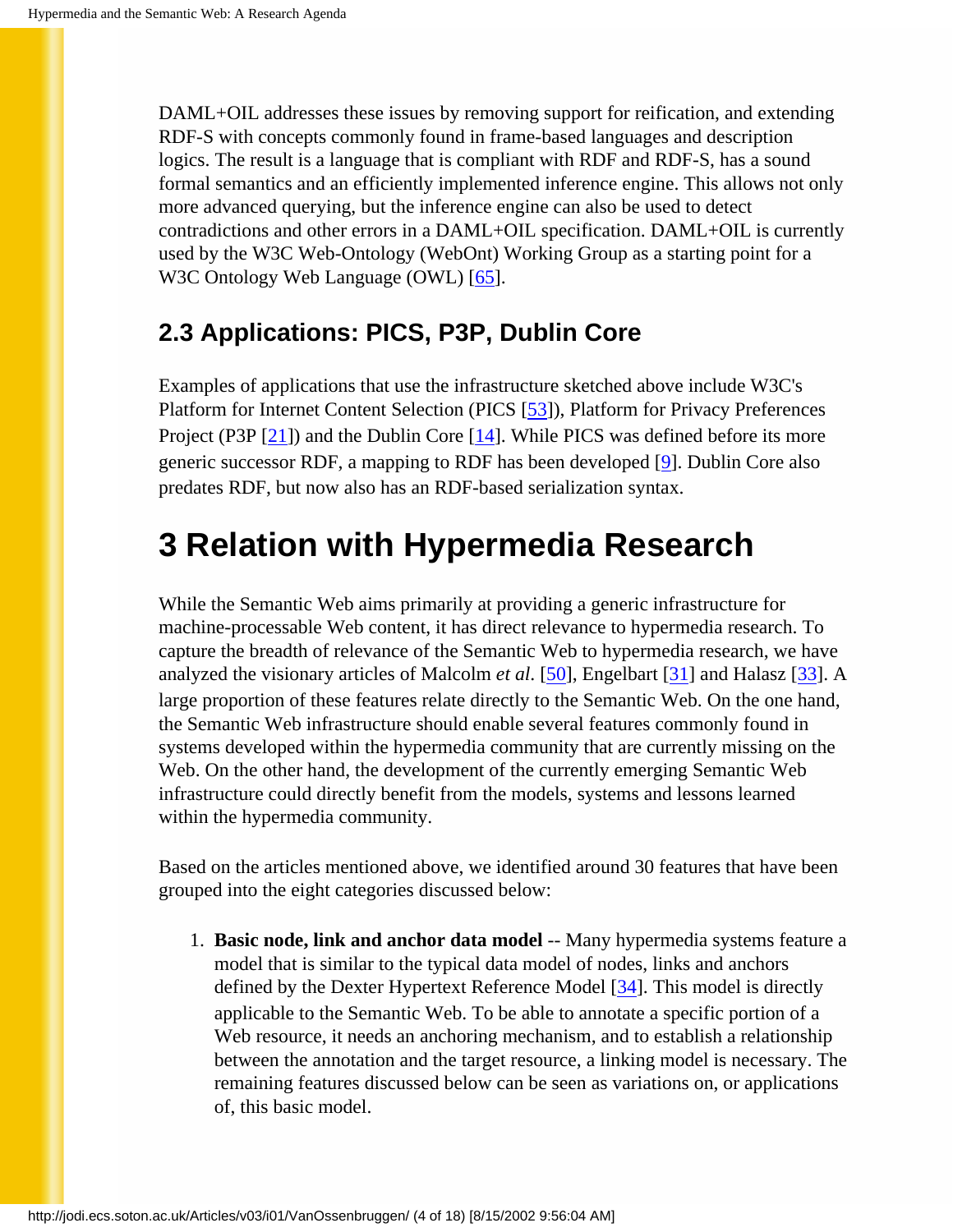- 2. **Typed nodes, links and anchors** -- Many hypertext systems base a large part of their functionality on their ability to assign *types* to nodes [\[42\]](#page-32-4), links [[61](#page-33-3)], and to a lesser extent, anchors [\[54\]](#page-33-4). Argumentation systems such as gIBIS [[18](#page-29-3)], for example, use link types to label "response-to'' or "object-to'' relationships (note that such relationships may, but need not be, represented by a navigational hyperlink in the user interface). RDF allows embedded and external annotation of links and anchors, and with schema languages such as RDF-S and DAML+OIL, one can easily define an (extensible) type system for links and anchors. For example, RDF-S allows "object-to'' to be defined as a subtype of "response-to'', and in DAML+OIL one could define "is-criticized-by'' as the inverse of an "object-to'' relation.
- 3. **Conceptual hypertext** -- Conceptual hypertext systems introduced a layered hypermedia model, adding a hyperlinked network of related index terms (or concepts) on top of a hyperlinked document base. Additional links up and down between the two levels relate the information in the documents to the concepts in the hyperindex  $[11,17]$  $[11,17]$  $[11,17]$ . More recent approaches, such as COHSE  $[13]$  $[13]$  $[13]$ , go even further and use the full power of *ontologies* to improve hypertext linking based on the semantic relations among the associated concepts. The emergence of Semantic Web languages -- along with comparable approaches such as ISO's Topic Maps standard [[40](#page-31-3)] -- has the potential to allow conceptual hypertext to outgrow the research labs and become a common feature of the next generation Web.
- 4. **Virtual links and anchors** -- Systems such as Microcosm [[23](#page-30-3)[,38](#page-31-4)] feature virtual (or "dynamic'') links and anchors. That is, they support run-time computation of links and anchors in addition to statically defined links and anchors that are defined at authoring time. While the current Semantic Web developments tend to be mainly language-oriented (standard interfaces for generic RDF(S)-based services are yet to be defined), an RDF(S) query/inferences engine could provide an excellent basis for semantically driven hyperlink services. Related areas include ontology-driven linking as discussed in [[13](#page-29-7)[,20\]](#page-29-8) and agent-based navigation assistance as discussed in [[29](#page-30-4)].
- 5. **Searching and querying** -- The need to support good search and query interfaces was recognized by the hypermedia community long before the appearance of the first search engines on the Web. In one of his famous "Seven Issues'', Halasz explained the need for both content-based and structure-based retrieval on hypertexts [[33](#page-31-1)]. In addition, the digital library community has always stressed the use of cataloging techniques and metadata-based search [[63](#page-34-7)]. While this has still to be proven in practice, RDF-enabled search engines have the potential to provide a significant improvement over the current keywordbased engines, especially when it comes to metadata and structure-based searching. An example of such a system, albeit not using RDF for encoding its semantic annotation, is the Ontobroker system discussed in [\[24\]](#page-30-5).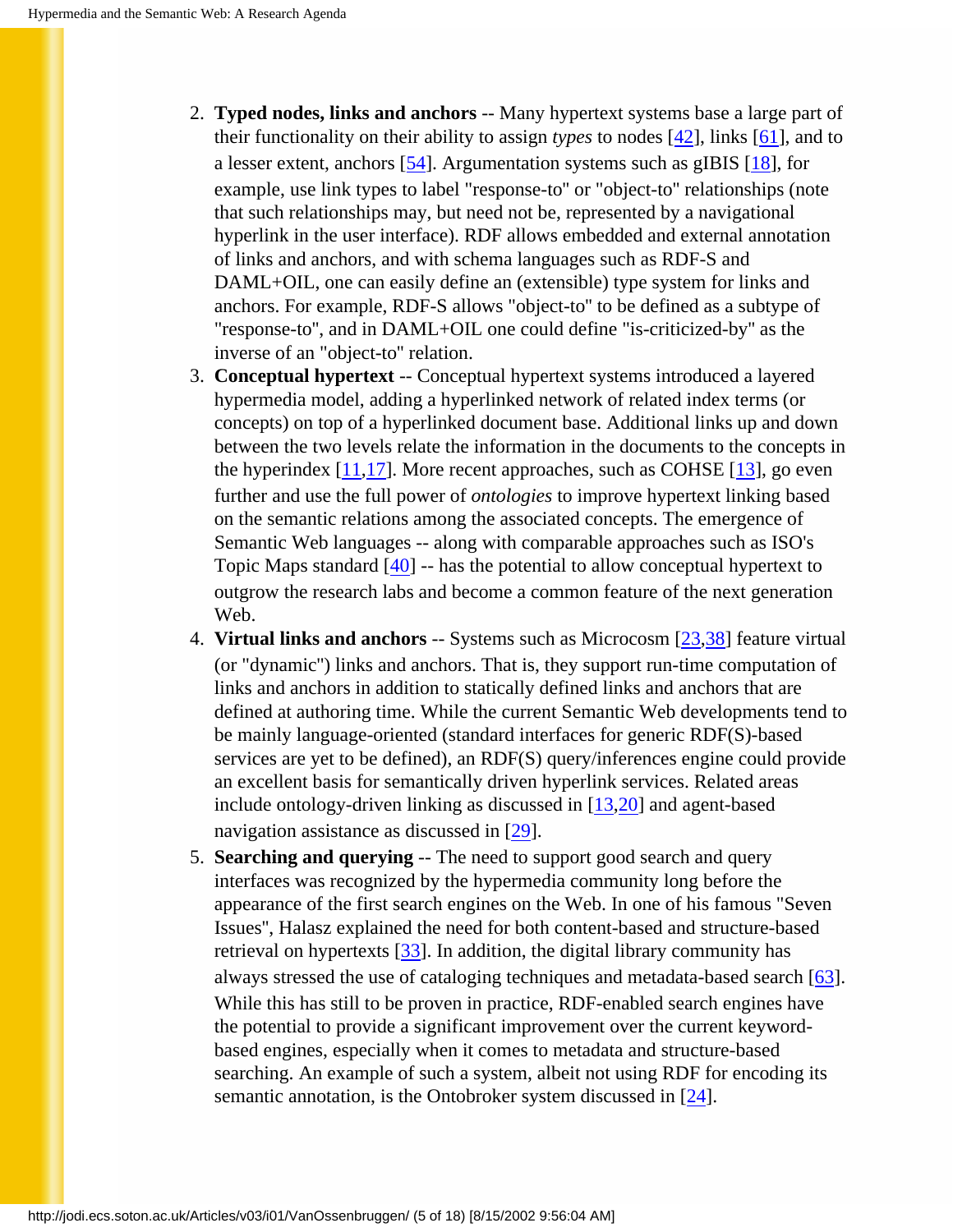- 6. **Versioning and authentication features** -- While features such as versioning, concurrency and authentication are not commonly recognized as fundamental hypermedia features, they have frequently been topics of hypermedia research because they are essential for one of the most important hypermedia application domains: Computer Supported Collaborative Work (CSCW). CSCW has been, for example, the driving force for most of Engelbart's work on NLS/Augment [[30](#page-30-6),[31](#page-30-2)] and is listed as one of Halasz's seven issues [[33](#page-31-1)]. Research on CSCW has also been carried out in the context of hypermedia systems such as NoteCards [[62](#page-34-8)] and CHIPS [[71](#page-34-9)]. Because early generations of hypermedia systems were designed as stand-alone systems or as part of an organization's local network, these features are even more important in Web-based collaboration. It is only because of the Web's initial focus on "read-only'' browsing that these features hardly received any attention. A notable exception is the joint IETF/W3C work on WebDAV [\[28\]](#page-30-7). While WebDAV predates RDF, it has a similar propertybased model for Web resources.
- 7. **Annotation** -- The ability to annotate the work of others has traditionally been an important feature of many hypertext systems, and it is another key feature of collaborative hypermedia systems. The ability to annotate Web resources was a feature in early Web browsers and servers such as NCSA's Mosaic [[55](#page-33-5),[47](#page-32-5)] and Standford's ComMentor [[58](#page-33-6)]. These features were not standardized and soon disappeared because the annotations could not be shared across applications in the same way as other Web resources (see [\[12\]](#page-29-9) for a short overview of other early Web hypertext features that have now disappeared). Note that the HTML embedded link syntax by itself does not provide an appropriate, interoperable foundation for Web annotations. This syntax requires a user to have write access to the original page to be able to annotate it, which is hardly a realistic requirement on the Web. RDF and its relatives are designed to make statements about any resource on the Web (that is, anything that has a URI), without the need to modify the resource itself. This allows for rich annotations and encoding of semantic relationships among resources on the Web.
- 8. **User interface design: beyond navigational hypermedia** -- Early hypertext research was firmly rooted in human computer interaction, and user interface design has always been an important issue. Navigational hypermedia models such as the Dexter model, however, abstracted away from user interface details. Within Open Hypermedia Research, the user interface is part of the application's functionality and is usually more or less ignored. Within other hypermedia application domains, such as temporal hypermedia [[36](#page-31-5)[,37](#page-31-6)], spatial hypermedia [[51](#page-32-6)] and taxonomic hypermedia [\[57\]](#page-33-7), the presentation and interactive behavior of hypermedia structures is more complex than the typical button-like behavior of navigational links, and is often tightly intertwined with the underlying semantics of these structures. This also applies to adaptive hypermedia [[10](#page-28-6)[,45\]](#page-32-7) and, to a lesser extent, the conceptual hypermedia systems discussed above. The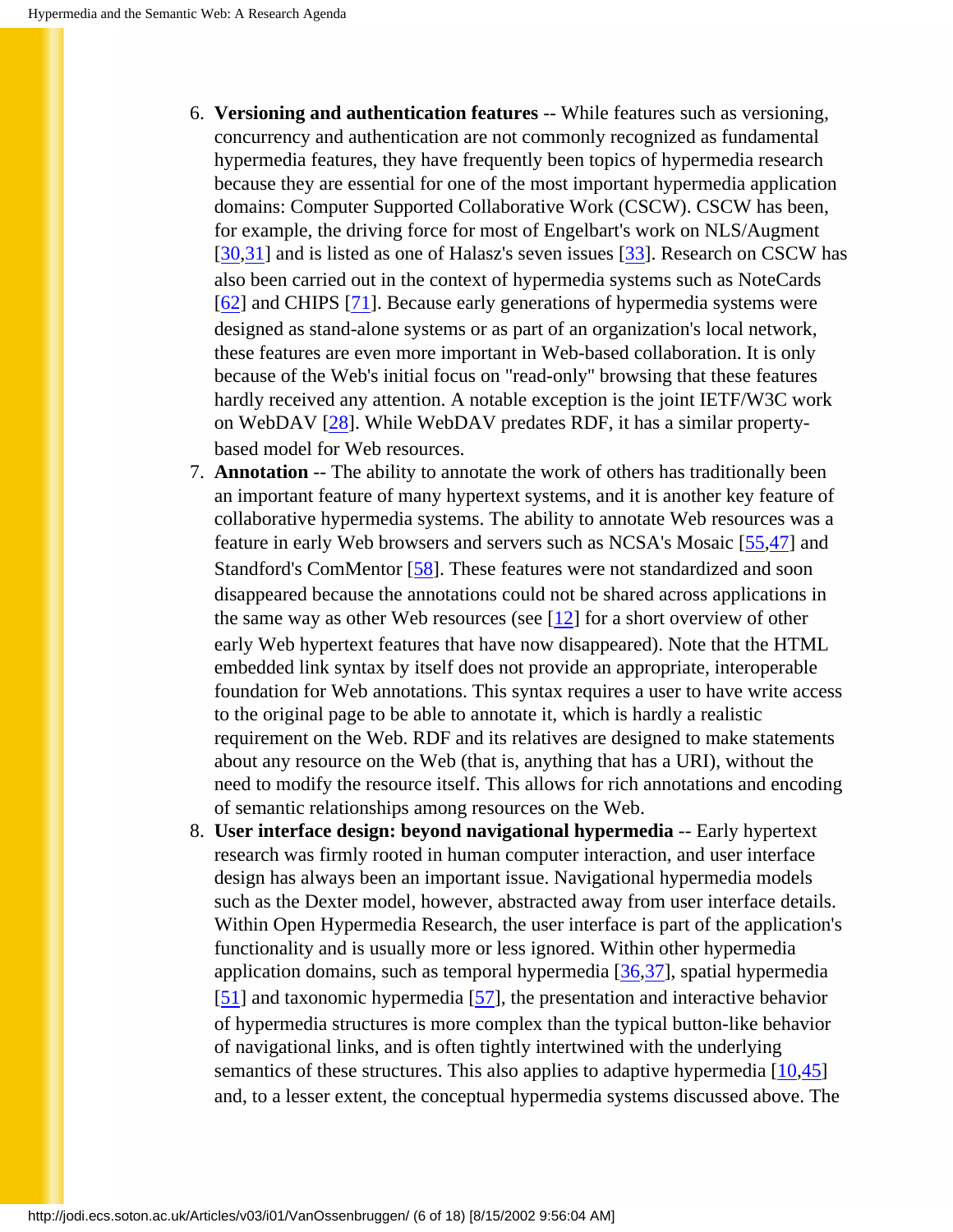ability of the Semantic Web to model the semantics of hypermedia structures explicitly, combined with the rich functionality the Web already has in terms of presentation (e.g. by standardizing style sheets) and user interaction (e.g. by standardizing forms and link behavior), provides new opportunities to improve the hypermedia user interface by bridging the gap between hypermedia semantics and hypermedia presentation and interaction.

Despite the many relations between the Semantic Web and previous hypermedia research, many new research questions arise. The following section addresses these questions from two perspectives:

- 1. it investigates the issues that need to be taken into account when hypermedia features are implemented in the emerging Semantic Web infrastructure;
- 2. it also investigates the lessons learned from (open) hypermedia system design that need to be taken into account in the design of the Semantic Web itself.

## <span id="page-24-0"></span>**4 Open Research Questions**

Before the true potential of the Semantic Web can be fully exploited, a number of key issues need to be resolved. This section identifies open issues related to links and relationships, open hypermedia, time-based hypermedia and computer-supported collaborative work.

#### <span id="page-24-1"></span>**4.1 Links versus Relationships**

While current Semantic Web languages are strong in representing (semantic) relationships between Web resources, this is insufficient for full hyperlink support. First, in addition to the currently defined *languages*, hypermedia applications also need to be able to access the associated *services*. For example, given an RDF annotation, finding the resources this annotation is about is simply a matter of dereferencing the URIs used. The other way round, however, is a lot harder. This requires intranet or even Internet crawlers that collect and index RDF annotations so that, given a particular Web resource, one can find the relevant annotations associated with that resource (the issues related to the software architecture of such services are discussed in section 4.2).

Another issue is the fact that the Web uses different approaches for modeling and encoding links and relationships across Web resources. In addition to the RDF family discussed above and the embedded links commonly found in Web languages such as HTML, WML and SMIL, W3C is also developing the XML Linking Language (XLink [\[26\]](#page-30-8)) as a common syntax for encoding embedded and non-embedded links in XML documents. When compared to RDF, XLink provides some extra built-in link functionality (some basic traversal behavior, for example). The ability of XLink to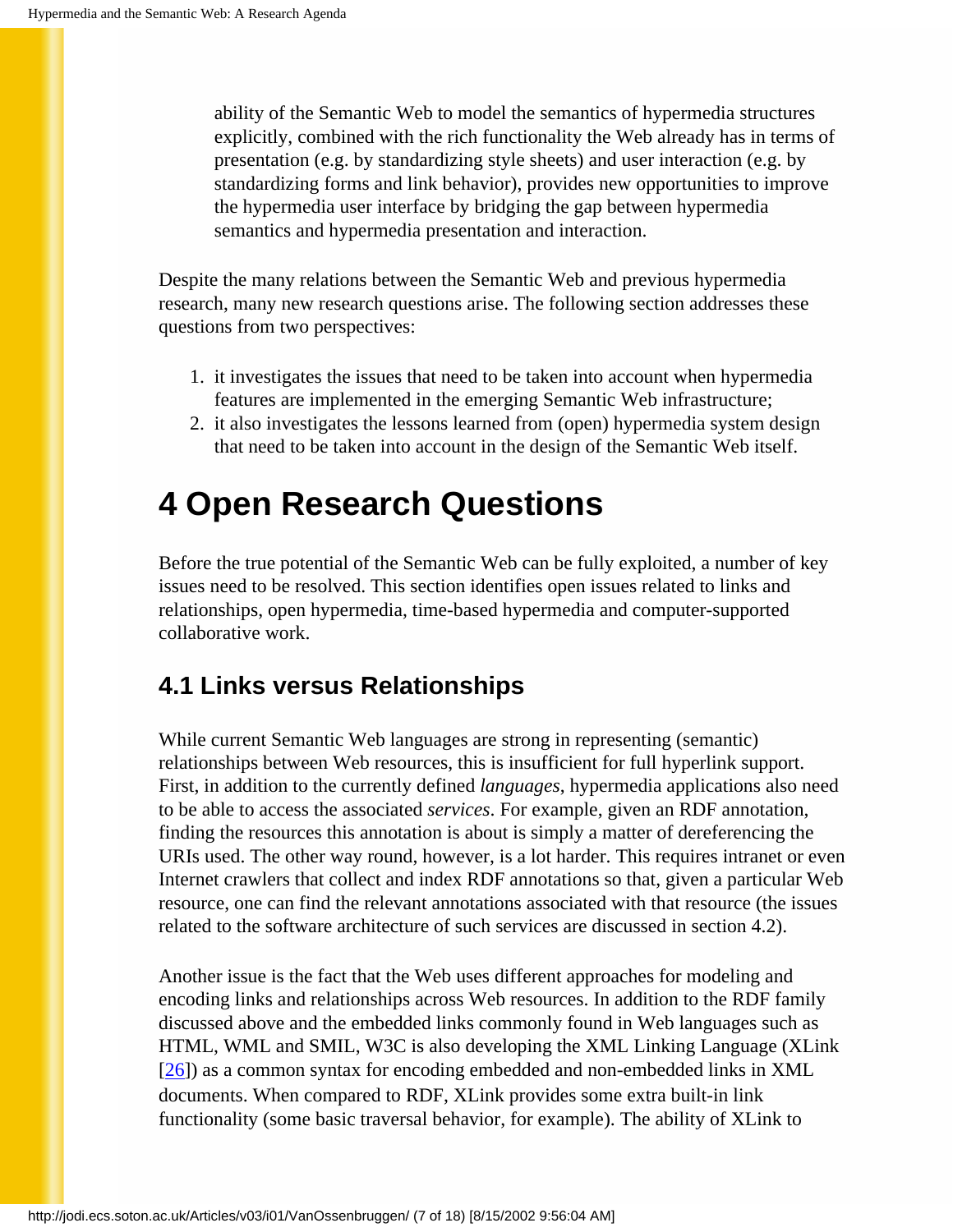encode semantic relationships, however, is far less than that of RDF, and XLink's hyperlink syntax is not backward-compatible with that of HTML, WML or SMIL. Whether the extra link functionality of XLink is sufficient to justify widespread adoption is still a matter of debate. Sticking to HTML for simple, embedded links while adopting the full power of the RDF family for encoding extended and external links seems to be a viable alternative. For example, taxonomic hypertext systems might benefit more from ontology-oriented languages such as DAML+OIL than from languages oriented towards navigational hyperlinks such as XLink.

A third, and more complex, issue is not related to linking across documents, but to linking across knowledge sources. Traditionally, knowledge bases, expert systems, ontologies, etc., as developed within the AI community, have focussed on representing centralized, consistent and trustworthy knowledge. On the Web, knowledge is typically decentralized, inconsistent and not always to be trusted. These differences raise new, fundamental problems, most of which remain to be solved. For example, most of the problems that arise when linking in fragments from one ontology into another are still unsolved. On the Web, an application has to be able to deal with distributed, crosslinked, incompatible or even inconsistent pieces of knowledge. A related issue is the requirement to be able to use terms from different ontology fragments. For example, Hunter *et al.* [\[39\]](#page-31-7) describe the issues that arise when multiple metadata ontologies need to be used within a single application profile.

#### <span id="page-25-0"></span>**4.2 Open hypermedia and the Semantic Web**

Open hypermedia systems (OHS) aim at adding hypermedia functionality to existing applications with minimal impact on the original application and its native file format [\[56\]](#page-33-8). These goals explain two fundamental differences between the OHS approach and the Web. First, while the majority of the links on the Web are *embedded links*, OHS focus on encoding links externally from the documents being linked, in order to preserve the application's native file format. Second, while Web browsers implement linking functionality within the browser, OHS architectures require minimal extra functionality of the client application because most of the link services are realized by a dedicated link server.

While the reduced complexity of embedded links on the Web has many advantages [\[72\]](#page-34-10), for the Semantic Web the OHS approach seems more realistic. First of all, the traditional "to embed or not to embed'' discussion [\[22\]](#page-30-9) also applies to the Semantic Web. Semantic relationships are, even on the Web, expected to be significantly more complex than simple HTML uni-directional links. Embedded encoding of such information will increase the complexity of authoring Web content and increase maintenance costs when keeping Web pages up-to-date. In addition, bulky annotations will increase download times for all applications, even those that do not need to (or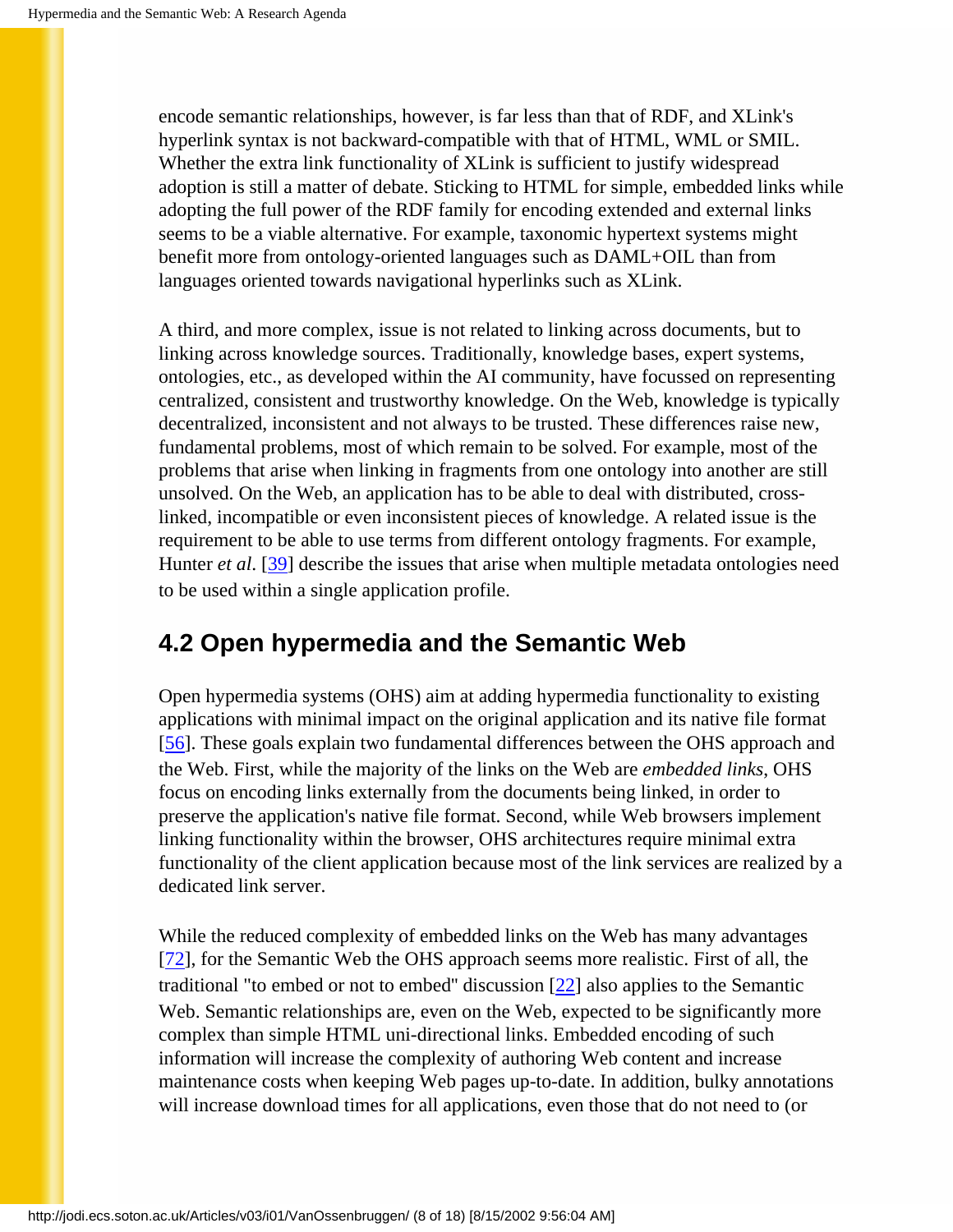cannot) process the semantic annotations. The processing of (domain-specific) semantic annotations is likely to be domain specific in itself, and will thus vary from site to site. Implementing specific reasoning and inference services makes sense only at the serverside and not in a generic Web-client. The picture sketched above, with a focus on externally encoded semantic relationships and dedicated server applications to maintain and process these semantics, is very similar to the OHS approach. It suggests that many of the lessons learned in OHS modeling, software architecture and the design of interoperable protocols will be directly applicable to the Semantic Web. In the context of the current, mainly language-driven, developments on the Web, open hypermedia systems may very well provide a blueprint for an emerging Semantic Web infrastructure.

Such an infrastructure should provide interoperable interfaces and protocols to a variety of annotation services. Examples of such services include the common storage, maintenance and retrieval of semantic annotations on the Web, and the (domain) specific reasoning and inference engines that use these data effectively. A good example of the first type of service is provided by the Annotea project [\[43\]](#page-32-8). Annotea provides an OHS-like annotation service, based on external metadata stored by annotation servers. By deploying RDF to encode annotations, XPointer and XLink to associate metadata with the applicable portions of the document, and HTTP as the access protocol, Annotea provides a level of interoperability that many earlier attempts lacked.

#### <span id="page-26-0"></span>**4.3 Time-based hypermedia and the Semantic Web**

Time-based hypermedia systems integrate hyperlink navigation with synchronized multimedia presentation [[35](#page-31-8)[,36\]](#page-31-5). They bring problems of timing and synchronization, inclusion of different media and streaming of data-intensive media such as video and audio. Time often plays an important role, on multiple levels, in the modeling of the semantics, narrative and document structure of hypermedia content [[37](#page-31-6)[,49](#page-32-9)[,59\]](#page-33-9). The special role of time, and also space [\[51\]](#page-32-6), in describing hypermedia content and hypermedia structure seems to justify the representation of these concepts as primitives of standardized hypermedia annotation vocabularies that could be built on top of languages such as RDF-S and DAML+OIL.

To integrate time-based hypermedia into the Semantic Web, a requirement is that we are able to annotate multimedia content as easily as text-based (XML) content. Existing pointing languages such as XPath and XPointer are limited to XML content, so new languages need to be developed to be able to point into the time-variant, binary encoded and compressed data formats that are common in the multimedia domain. To optimize both the quality of the presentation as well as the interactive response times, streamed delivery of media content is currently the norm in distributed multimedia environments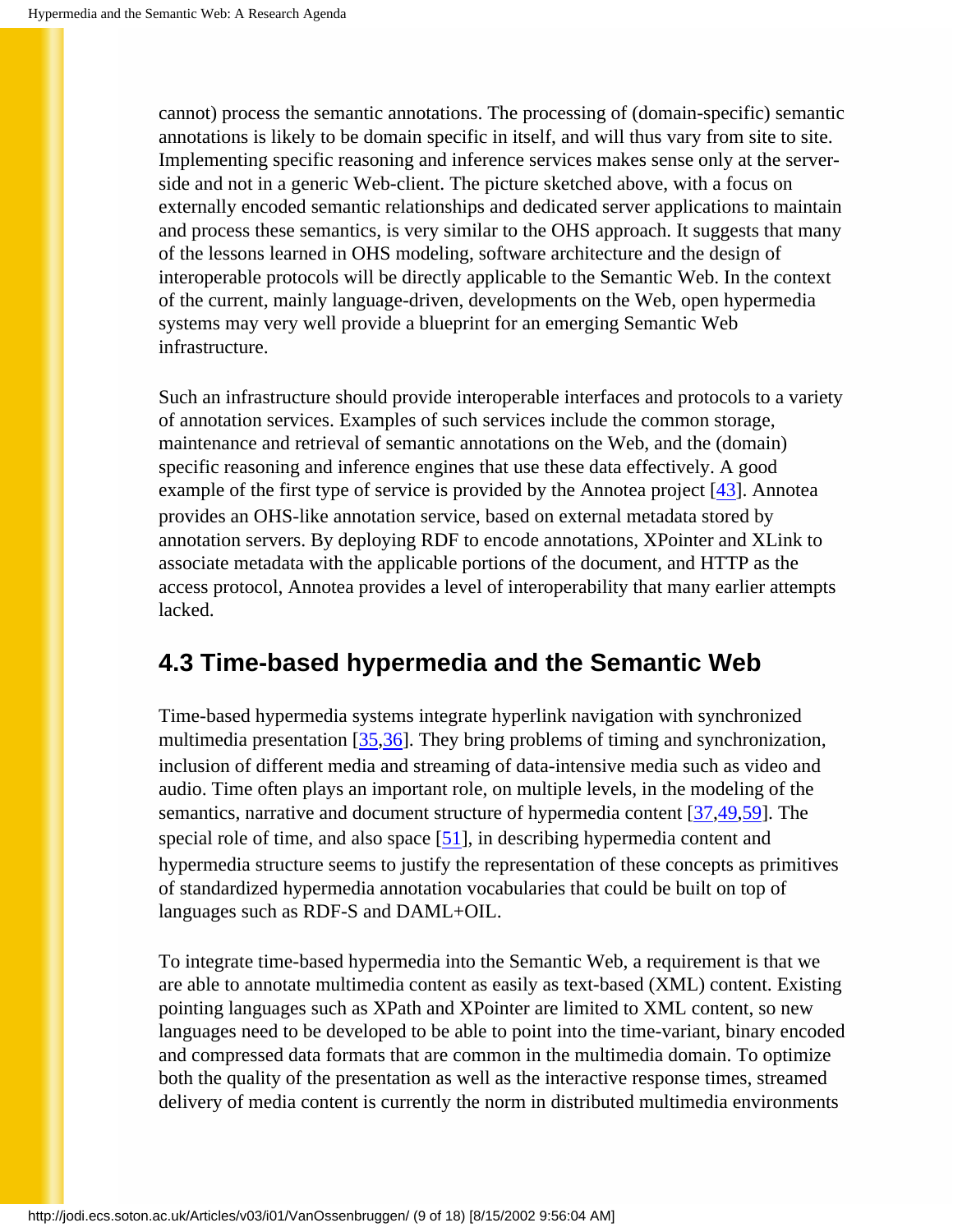such as the Web. Downloading bulky metadata in today's non-streamable formats is a major threat to both presentation quality and interactive response time. Instead, we need to investigate streamable versions of the RDF family of languages, and -- probably even harder -- the associated (incremental) reasoning and inference algorithms.

#### <span id="page-27-0"></span>**4.4 CSCW and the Semantic Web**

Even with the current Semantic Web infrastructure and distributed Web authoring protocols such as WebDAV, many of the features related to authentication, access control, concurrency control and version control as discussed by [[31](#page-30-2)[,33,](#page-31-1)[50](#page-32-3)] are not yet fully integrated in the Web's infrastructure. Part of this problem could be addressed by providing interoperable realizations of these features in the form of extensions to and layers upon the currently available protocols. This would, however, only solve the technical part and neglect the social and dynamic aspects of collaboration. Addressing this part of the problem requires integration of the Semantic Web infrastructure into collaborative tools that support typical groupware features related to awareness, synchronous and asynchronous communication and workflow-oriented systems that explicitly support dependencies between user tasks and other coordination mechanisms.

# <span id="page-27-1"></span>**5 Conclusion**

This paper has given an overview of the developing Semantic Web infrastructure, showed how this relates to typical hypermedia research topics and given comprehensive pointers to the relevant literature. Four important areas of research that need to be addressed to allow the Semantic Web to realise its full potential have been described.

Originally, hypertext research aimed to bring user interaction with digitally stored information closer to the semantic relations implicit within the information. Much of the more "hypertext-specific'' research, however, turned to system and application-oriented topics, possibly through the lack of an available infrastructure to support more explicit semantics. The introduction of the Web, as a highly distributed, but relatively simple, hypermedia system has also influenced the character of hypermedia research. The existence of XML and RDF, along with developments such as RDF Schema and DAML+OIL, provide the impetus for realizing the Semantic Web. During these early stages of its development, we want to ensure that the many hypertext lessons learned in the past will not be lost, and that future research tackles the most urgent issues of the Semantic Web.

## <span id="page-27-2"></span>**Acknowledgements**

Frank van Harmelen provided many insightful comments on a preliminary draft of this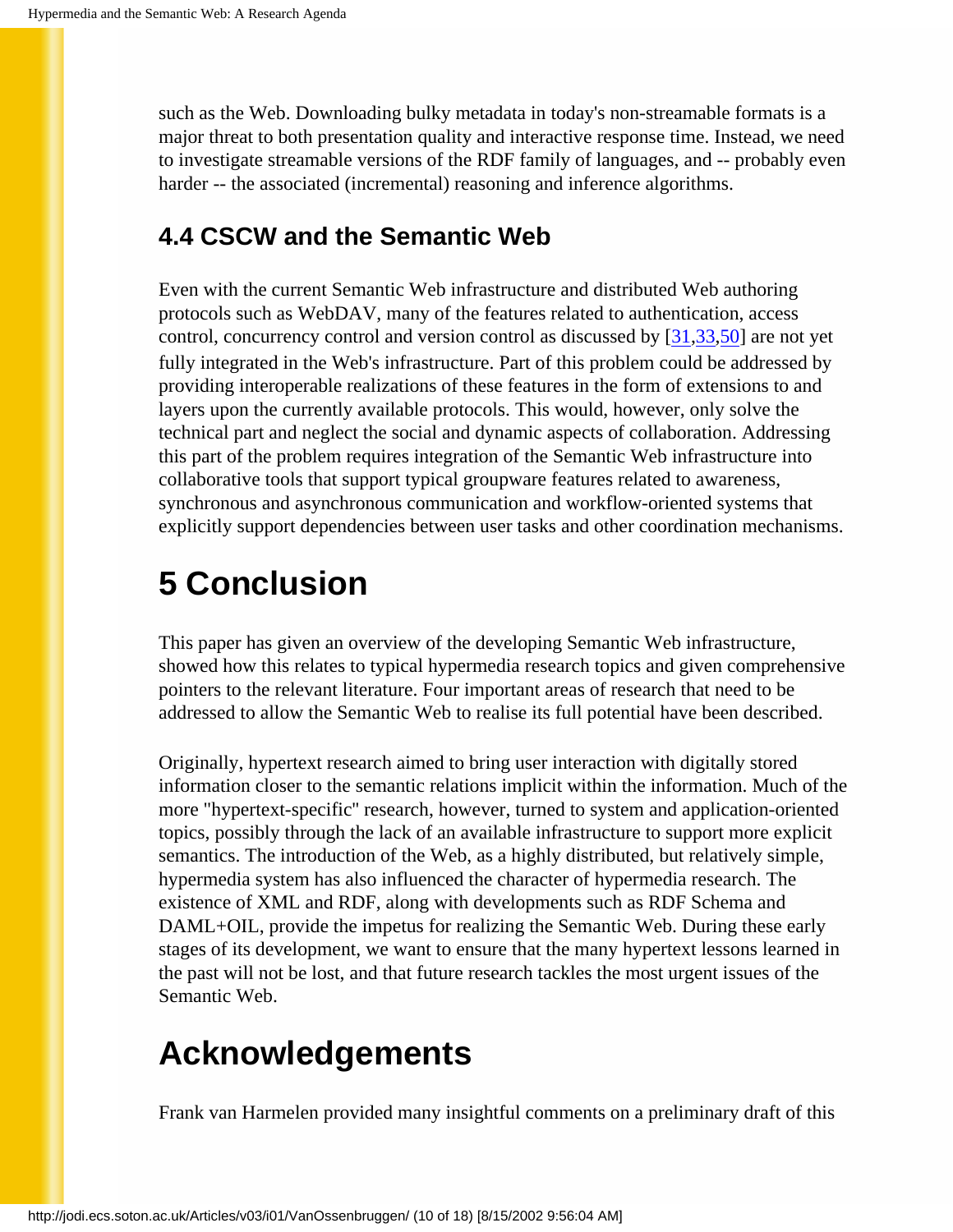paper. Part of the research described here has been carried out in the context of the Eureka/ITEA project RTIPA and two national projects funded by the Dutch government: Dynamo and Token2000.

## <span id="page-28-0"></span>**References**

1 *Proceedings of Hypertext '87,* Chapel Hill, North Carolina, November 1987 (ACM Press)

2 *Proceedings of the Third ACM Conference on Hypertext (Hypertext'91),* San Antonio, TX, December, 1991 (ACM Press)

3 *Proceedings of the ACM European Conference on Hypermedia Technology (ECHT'94)*, Edinburgh, September 1994 (ACM Press)

4 GRØNBÆCK, K., MYLONAS, E. and SHIPMAN, F. M. III (eds) (1998) *Proceedings of the Ninth ACM Conference on Hypertext and Hypermedia,* Pittsburgh, PA, June (ACM Press)

5 TOCHTERMAN, K., WESTBOMKE, J., WILL, U. K. and LEGGETT, J. J. (eds) (1999) *Proceedings of the tenth ACM conference on Hypertext and Hypermedia, Darmstadt,* Germany, February

<span id="page-28-1"></span>6 BERNERS-LEE, T., HENDLER, J., AND LASSILA, O. (2001) "The Semantic Web". *Scientific American,* May <http://www.sciam.com/2001/0501issue/0501berners-lee.html>

<span id="page-28-3"></span>7 BOS, B., LIE, H. W., LILLEY, C., AND JACOBS, I. (1998) *Cascading Style Sheets, level 2 CSS2 Specification,* 12 May <http://www.w3.org/TR/REC-CSS2/>

<span id="page-28-2"></span>8 BRAY, T., PAOLI, J., AND SPERBERG-MCQUEEN, C. M. (1998) *Extensible Markup Language (XML) 1.0 Specification*, 10 February [http://www.w3.org/TR/1998/REC-xml-](http://www.w3.org/TR/1998/REC-xml-19980210)[19980210](http://www.w3.org/TR/1998/REC-xml-19980210)

<span id="page-28-4"></span>9 BRICKLEY, D., AND SWICK, R. R. (2000) *PICS Rating Vocabularies in XML/RDF*, 27 March. W3C Note for discussion only, available at <http://www.w3.org/TR/rdf-pics>

<span id="page-28-6"></span>10 BRUSILOVSKY, P. (1997) "Efficient techniques for adaptive hypermedia". *Intelligent Hypertext: Advanced Techniques for the World Wide Web,* Lecture Notes in Computer Science, Vol. 1326, edited by C. Nicholas and J. Mayfield, pp. 12-30

<span id="page-28-5"></span>11 BRUZA, P. D. (1990) "Hyperindices: A Novel Aid For Searching in Hypermedia". In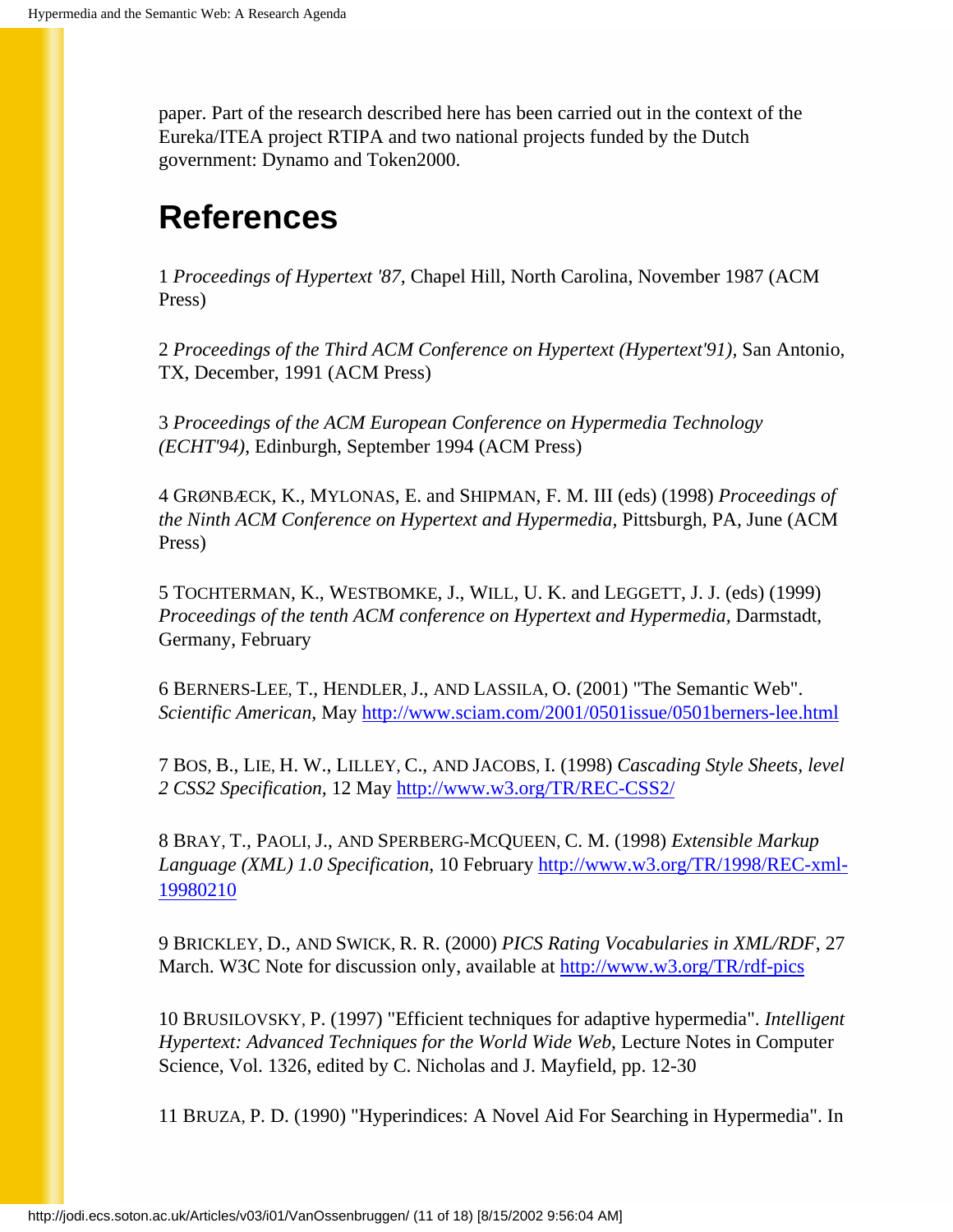*Hypertext: Concepts, Systems and Applications, Proceedings of the European Conference on Hypertext,* INRIA, France, November (Cambridge University Press), pp. 109-122

<span id="page-29-9"></span>12 CAILLIAU, R., AND ASHMAN, H. (1999) "Hypertext in the Web - a History". *ACM Computing Surveys,* Vol. 31, No. 4, December [http://www.cs.brown.edu/memex/ACM\\_HypertextTestbed/papers/62.html](http://www.cs.brown.edu/memex/ACM_HypertextTestbed/papers/62.html)

<span id="page-29-7"></span>13 CARR, L., BECHHOFER, S., GOBLE, C., AND HALL, W. (2001) "Conceptual Linking: Ontology-based Open Hypermedia". In *The Tenth International World Wide Web Conference*, Hong Kong, May, pp. 334-342 <http://www10.org/cdrom/papers/246/index.html>

<span id="page-29-1"></span>14 CATHRO, W. (1997) "Metadata: An Overview". In *Standards Australia Seminar: Matching Discovery and Recovery,* August <http://www.nla.gov.au/nla/staffpaper/cathro3.html>

<span id="page-29-5"></span><span id="page-29-4"></span>15 CLARK, J. (1999) *XSL Transformations (XSLT) Version 1.0*, 16 November <http://www.w3.org/TR/xslt>

16 CLARK, J., AND DEROSE, S. (1999) *XML Path Language (XPath) Version 1.0*, 16 November <http://www.w3.org/TR/xpath>

<span id="page-29-2"></span>17 COLLIER, G. H. (1987) "Thoth-II: Hypertext with Explicit Semantics". In *Proceedings of Hypertext '87,* Chapel Hill, North Carolina, November 1987 (ACM Press), pp. 269-289

<span id="page-29-3"></span>18 CONKLIN, J., AND BEGEMAN, M. L. (1987) "gIBIS: A Hypertext Tool for Team Design Deliberation". In *Proceedings of Hypertext '87,* Chapel Hill, North Carolina, November 1987 (ACM Press), pp. 247-251

<span id="page-29-0"></span>19 CONNOLLY, D. W. (1998) *An Evaluation of the World Wide Web with respect to Engelbart's Requirements*, February<http://www.w3.org/Architecture/NOTE-ioh-arch>

<span id="page-29-8"></span>20 CRAMPES, M., AND RANWEZ, S. (2000) "Ontology-supported and ontology-driven conceptual navigation on the World Wide Web". In *Proceedings of the 11th ACM conference on Hypertext and Hypermedia,* San Antonio, TX, USA, May - June (ACM Press), pp. 191-199

<span id="page-29-6"></span>21 CRANOR, L., LANGHEINRICH, M., MARCHIORI, M., PRESLER-MARSHALL, M., AND REAGLE, J. (2000) *The Platform for Privacy Preferences 1.0 (P3P1.0) Specification*, 15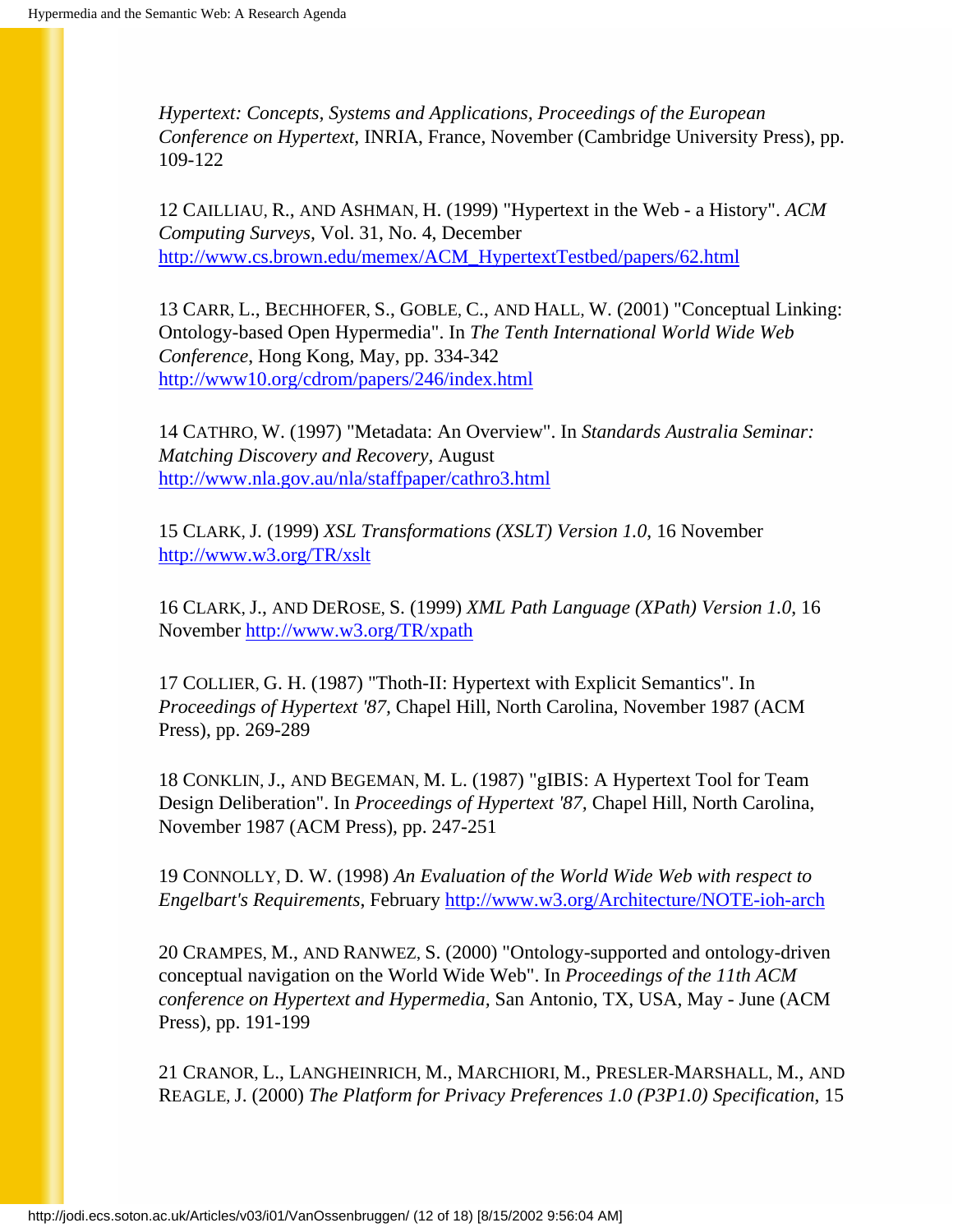<span id="page-30-9"></span>December <http://www.w3.org/TR/2000/CR-P3P-20001215/>

22 DAVIS, H. (1995) "To Embed or Not to Embed...". *Communications of the ACM, Vol.* 38, No. 8, August, 108-109

<span id="page-30-3"></span>23 DAVIS, H., HALL, W., HEATH, I., HILL, G., AND WILKINS, R. (1992) "Towards an Integrated Information Environment with Open Hypermedia Systems". In *Proceedings of the ACM European Conference on Hypertext (ECHT'92),* Milan, Italy, November - December (ACM Press), pp. 181-190 <http://www.mmrg.ecs.soton.ac.uk/publications/papers/conference92/echt92abstract.html>

<span id="page-30-5"></span>24 DECKER, S., ERDMANN, M., FENSEL, D., AND STUDER, R. (1999) "Ontobroker: Ontology Based Access to Distributed and Semi-Structured Information". In *Semantic Issues in Multimedia Systems, Proceedings of DS-8* (Kluwer Academic Publisher), pp. 351-369

<span id="page-30-1"></span>25 DECKER, S., MELNIK, S., HARMELEN, F. V., FENSEL, D., KLEIN, M., BROEKSTRA, J., ERDMANN, M., AND HORROCKS, I. (2000) "The Semantic Web: The roles of XML and RDF". *IEEE Internet Computing*, Vol. 15, No. 3, October, 63-74

<span id="page-30-8"></span><span id="page-30-0"></span>26 DEROSE, S., MALER, E., AND ORCHARD, D. (2000) *XML Linking Language (XLink)*, 20 December <http://www.w3.org/TR/2000/PR-xlink-20001220/>

27 DEROSE, S., MALER, E., AND RON DANIEL, J. (2001) *XML Pointer Language (XPointer) Version 1.0*, 8 January<http://www.w3.org/TR/2001/WD-xptr-20010108/>

<span id="page-30-7"></span>28 E. JAMES WHITEHEAD, J., AND WIGGINS, M. (1998) "WEBDAV: IETF Standard for Collaborative Authoring on the Web". *IEEE Internet Computing,*  September/October, 34-40

<span id="page-30-4"></span>29 EL-BELTAGY, S., DEROURE, D. C., AND HALL, W. (1999) "A Multiagent system for Navigation Assistance and Information Finding". In *The Fourth International Conference on the Practical Application of Intelligent Agents and Multi-Agent Technology,* April, pp. 281-295 <http://www.bib.ecs.soton.ac.uk/data/1459/html/html/>

<span id="page-30-6"></span>30 ENGELBART, D. C. (1963) "A Conceptual Framework for the Augmentation of Man's Intellect". *Vistas in Information Handling* (Spartan Books: Washington, D. C.), pp. 1-29

<span id="page-30-2"></span>31 ENGELBART, D. C. (1990) "Knowledge-Domain Interoperability and an Open Hyperdocument System". In *Proceedings of the Conference on Computer-Supported Collaborative Work* (Los Angeles, CA, October, 7-10, 1990), pp. 143-156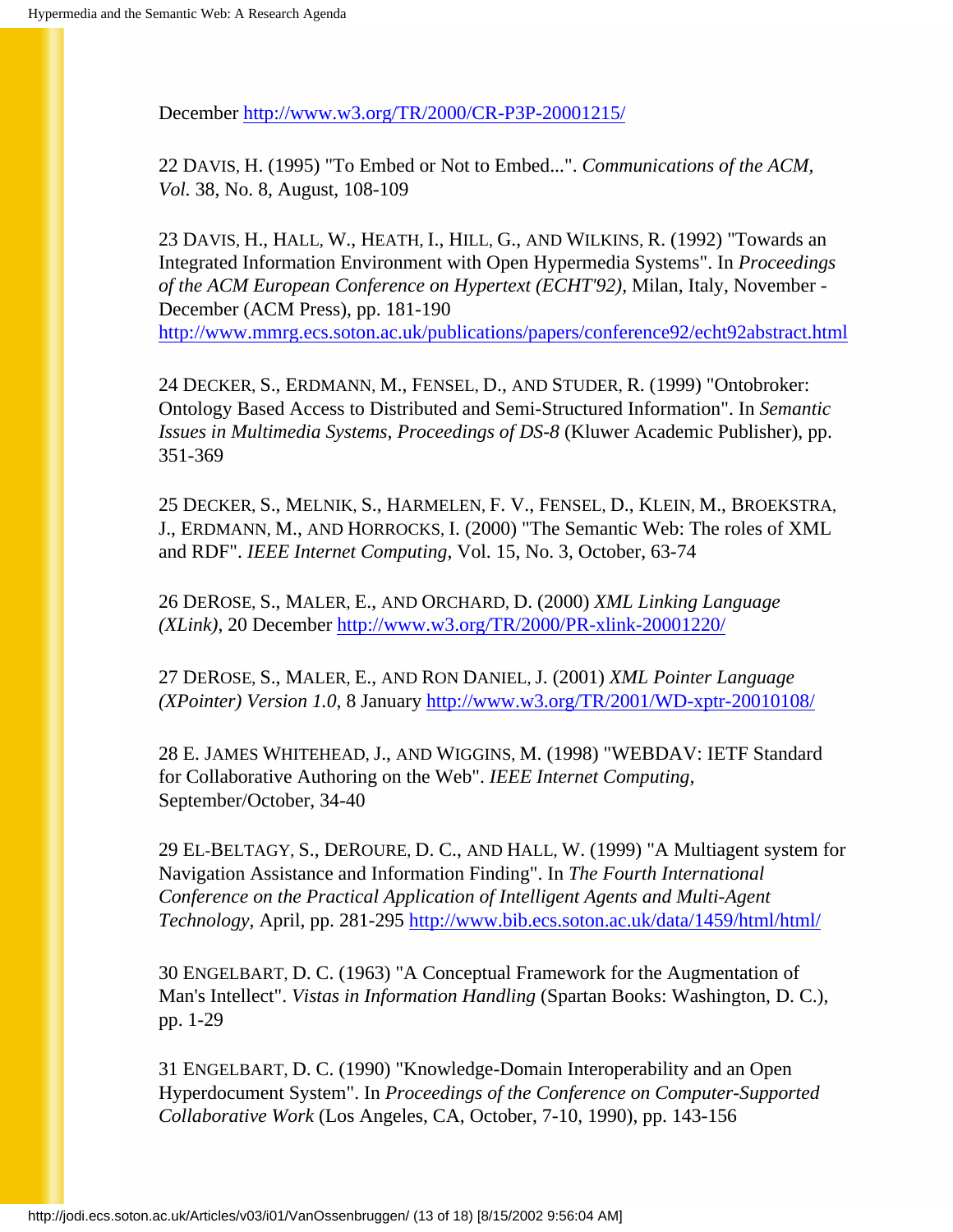<span id="page-31-0"></span><http://www.bootstrap.org/augment-132082.htm>

<span id="page-31-1"></span>32 FERRAIOLO, J. (2001) *Scalable Vector Graphics (SVG) 1.0 Specification*, 4 September <http://www.w3.org/TR/SVG/>

33 HALASZ, F. (1988) "Reflections on NoteCards: Seven Issues for the Next Generation of Hypermedia Systems". *Communications of the ACM*, Vol. 31, No. 7, July, 836-852

<span id="page-31-2"></span>34 HALASZ, F., AND SCHWARZ, M. (1994) "The Dexter Hypertext Reference Model". *Communications of the ACM*, Vol. 37, No. 2, February, 30-39

<span id="page-31-8"></span>35 HARDMAN, L. (1998) *Modelling and Authoring Hypermedia Documents*. PhD thesis, University of Amsterdam [http://www.cwi.nl/~lynda/thesis/](http://www.cwi.nl/%7elynda/thesis/)

<span id="page-31-5"></span>36 HARDMAN, L., BULTERMAN, D. C. A., AND ROSSUM, G. (1994) "The Amsterdam Hypermedia Model: Adding Time and Context to the Dexter Model". *Communications of the ACM*, Vol. 37, No. 2, February, 50-62

<span id="page-31-6"></span>37 HARDMAN, L., VAN OSSENBRUGGEN, J., RUTLEDGE, L., MULLENDER, K. S., AND BULTERMAN, D. C. A. (1999) "Do You Have the Time? Composition and Linking in Time-based Hypermedia". In *Proceedings of the tenth ACM conference on Hypertext and Hypermedia,* Darmstadt, Germany, February, edited by Klaus Tochterman, Jorg Westbomke, Uffe K. Will and John J. Leggett, pp. 189-196

<span id="page-31-4"></span>38 HILL, G., AND HALL, W. (1994) "Extending the Microcosm Model to a Distributed Environment". In *Proceedings of the ACM European Conference on Hypermedia Technology (ECHT'94),* Edinburgh, September (ACM Press), pp. 32-40 <http://www.bib.ecs.soton.ac.uk/data/1425/html/html/>

<span id="page-31-7"></span>39 HUNTER, J., AND LAGOZE, C. (2001) "Combining RDF and XML Schemas to Enhance Interoperability Between Metadata Application Profiles". In *The Tenth International World Wide Web Conference*, Hong Kong, May, pp. 457-466 <http://www10.org/cdrom/papers/572/index.html>

<span id="page-31-3"></span>40 INTERNATIONAL ORGANIZATION FOR STANDARDIZATION/INTERNATIONAL ELECTROTECHNICAL COMMISSION (1999) *Information Technology -- Document Description and Processing Languages: ISO/IEC FCD 13250:1999 - Topic Maps* <http://www.ornl.gov/sgml/sc34/document/0058.htm>

41 *The Tenth International World Wide Web Conference,* Hong Kong, May 2001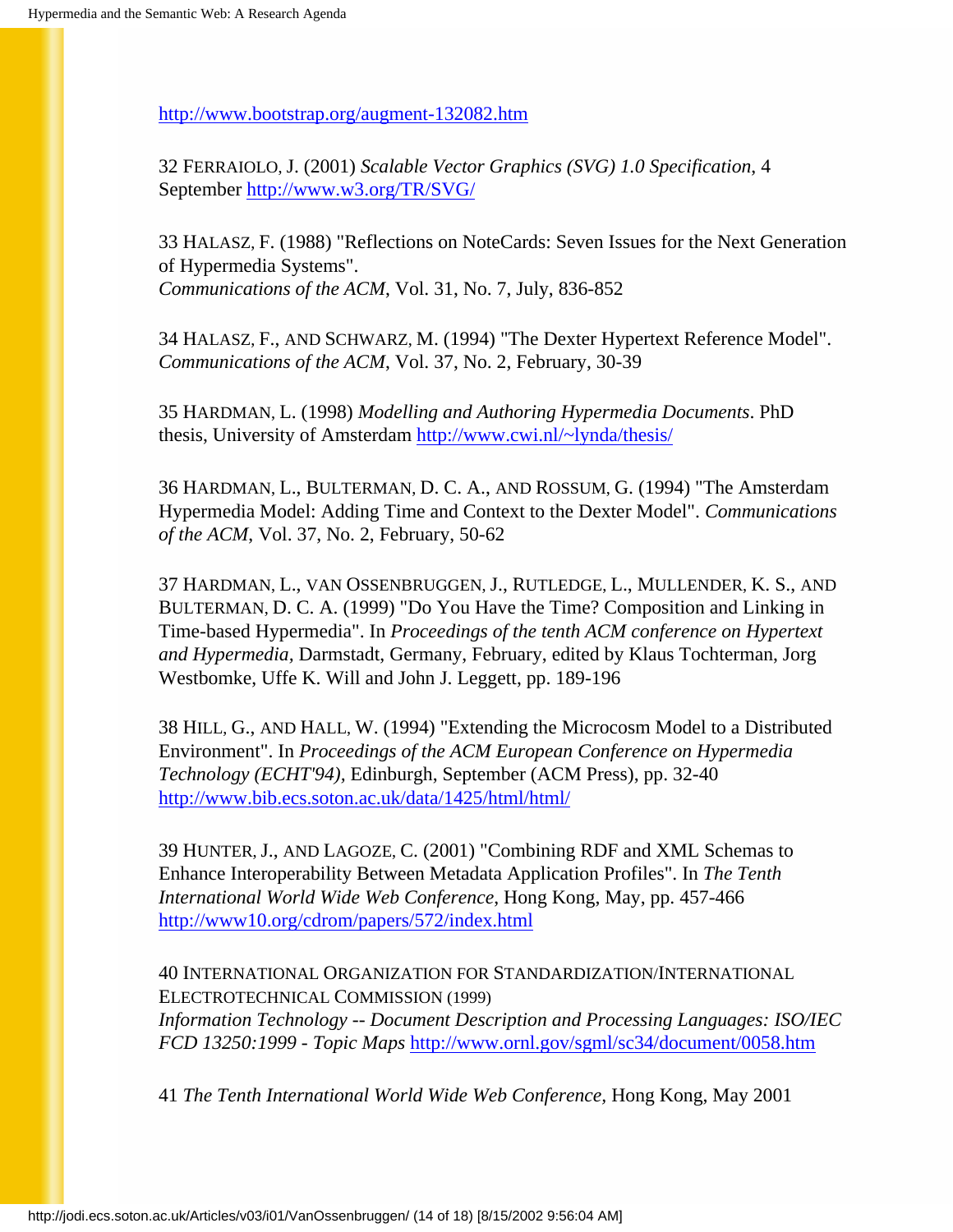#### <span id="page-32-4"></span><http://www10.org/>

42 JORDAN, D. S., RUSSELL, D. M., JENSEN, A.-M. S., AND ROGERS, R. A. (1989) "Facilitating the development of representations in hypertext with IDE". In *Hypertext '89 Proceedings,* Pittsburgh, PA, November (ACM Press), pp. 93-104

<span id="page-32-8"></span>43 KAHAN, J., KOIVUNEN, M.-R., PRUD'HOMMEAUX, E., AND SWICK, R. R. (2001) "Annotea: An Open RDF Infrastructure for Shared Web Annotations". In *The Tenth International World Wide Web Conference,* Hong Kong, May, pp. 623-632 <http://www10.org/cdrom/papers/488/index.html>

<span id="page-32-2"></span>44 KARVOUNARAKIS, G., CHRISTOPHIDES, V., PLEXOUSAKIS, D., AND ALEXAKI, S. Querying Community Web Portals <http://www.ics.forth.gr/proj/isst/RDF/RQL/rql.html>

<span id="page-32-7"></span>45 KOBSA, A., KOENEMANN, J., AND POHL, W. (2001) "Personalized Hypermedia Presentation Techniques for Improving Online Customer Relationships". In *The Knowledge Engineering Review*, Vol. 16, pp. 111-155

<span id="page-32-0"></span>46 KOCH, T. (2002) "Introduction to a Special Issue on Metadata:: Selected papers from the Dublin Core 2001 Conference". *Journal of Digital Information,* Vol. 2, No. 2 <http://jodi.ecs.soton.ac.uk/Articles/v02/i02/editorial/>

<span id="page-32-5"></span>47 LALIBERTE, D., AND BRAVERMAN, A. (1995) "A Protocol for Scalable Group and Public Annotations". In *The Third International World-Wide Web Conference: Technology, Tools and Applications,* Darmstadt, Germany, April [http://www.igd.fhg.de/archive/1995\\_www95/papers/100/scalable-annotations.html](http://www.igd.fhg.de/archive/1995_www95/papers/100/scalable-annotations.html)

<span id="page-32-1"></span>48 LANDOW, G. P. (1987) "Relationally encoded links and the rhetoric of hypertext". In *Hypertext '87 Proceedings,* Chapel Hill, North Carolina, November, pp. 331-343

<span id="page-32-9"></span>49 LUESEBRINK, M. C. The moment in hypertext: a brief lexicon of time. In *The Proceedings of the Ninth ACM Conference on Hypertext and Hypermedia,* Pittsburgh, PA, June, edited by Grønbæck, Kaj, Elli Mylonas and Frank M. Shipman III (ACM Press), pp. 106-112

<span id="page-32-3"></span>50 MALCOLM, K. C., POLTROCK, S. E., AND SCHULER, D. (1991) "Industrial Strength Hypermedia: Requirements for a Large Engineering Enterprise". In *Third ACM Conference on Hypertext Proceedings (Hypertext'91),* San Antonio, TX, December, pp. 13-24

<span id="page-32-6"></span>51 MARSHALL, C., SHIPMAN, F., AND COOMBS, J. (1994) "VIKI: Spatial Hypertext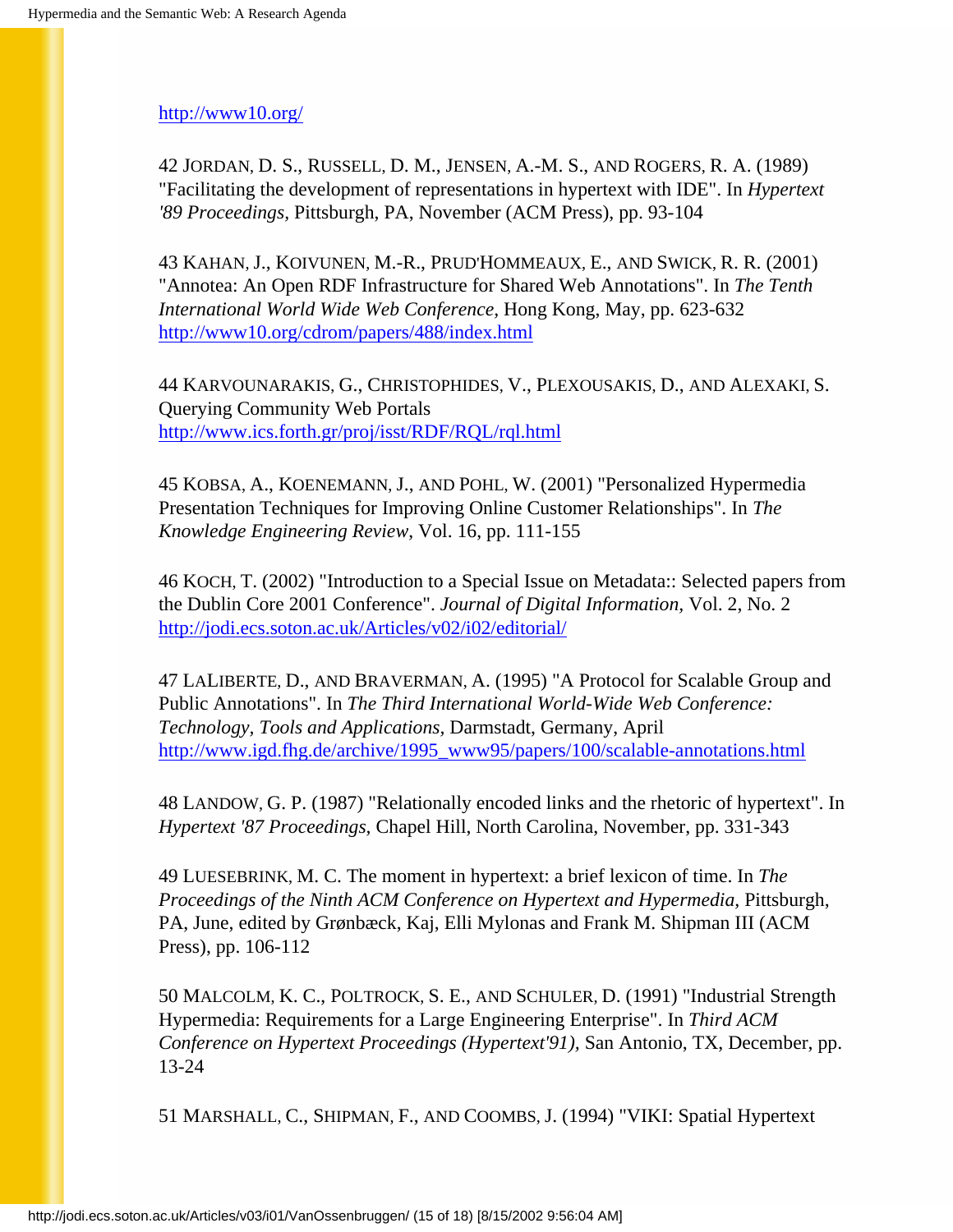Supporting Emergent Structure". In *Proceedings of the ACM European Conference on Hypermedia Technology (ECHT'94),* Edinburgh, September (ACM Press), pp. 13-23

<span id="page-33-0"></span>52 MARSHALL, C. C. (1987) "Exploring representation problems using hypertext". In *Hypertext '87 Proceedings* Chapel Hill, North Carolina, November (ACM Press), pp. 253-268

<span id="page-33-2"></span>53 MILLER, J., RESNICK, P., AND SINGER, D. (1996) *Rating Services and Rating Systems (and Their Machine Readable Descriptions), Version 1.1*, 31 October <http://www.w3.org/TR/REC-PICS-services>

<span id="page-33-4"></span>54 NANARD, J., AND NANARD, M. (1993) "Should Anchors Be Typed Too -- An Experiment with MacWeb". In *Fifth ACM Conference on Hypertext Proceedings (Hypertext'93),* Seattle, Washington, November (ACM Press), pp. 51-62

<span id="page-33-5"></span>55 NATIONAL CENTER FOR SUPERCOMPUTING APPLICATIONS, UNIVERSITY OF ILLINOIS. *NCSA Mosaic for the X Window System* <http://www.ncsa.uiuc.edu/SDG/Software/XMosaic/>

<span id="page-33-8"></span>56 NÜRNBERG, P. J., LEGGETT, J. J., AND WILL, U. K. (1998) "An Agenda for Open Hypermedia Research". In *The Proceedings of the Ninth ACM Conference on Hypertext and Hypermedia,* Pittsburgh, PA, June, edited by Kaj Grønbæck, Elli Mylonas and Frank M. Shipman III (ACM Press)

<span id="page-33-7"></span>57 PARUNAK, H. V. D. (1991) "Don't Link Me In: Set-Based Hypermedia for Taxonomic Reasoning". In *Third ACM Conference on Hypertext Proceedings (Hypertext'91),* San Antonio, TX, December (ACM Press), pp. 33-242

<span id="page-33-6"></span>58 RÖSCHEISEN, M., MOGENSEN, C., AND WINOGRAD, T. (1995) "Beyond browsing: Shared comments, SOAPS, trails and on-line communities". In *The Third International World-Wide Web Conference: Technology, Tools and Applications,* Darmstadt, Germany, April [http://www.igd.fhg.de/archive/1995\\_www95/papers/88/TR/WWW95.html](http://www.igd.fhg.de/archive/1995_www95/papers/88/TR/WWW95.html)

<span id="page-33-9"></span>59 RUTLEDGE, L., VAN OSSENBRUGGEN, J., HARDMAN, L., AND BULTERMAN, D. C. (1998) "Structural Distinctions Between Hypermedia Storage and Presentation". In *Proceedings of ACM Multimedia* (ACM Press), pp. 145-150

<span id="page-33-3"></span><span id="page-33-1"></span>60 SMITH, J. B., WEISS, S. F., AND FERGUSON, G. J. (1987) "A hypertext writing environment and its cognitive basis". In *Hypertext '87 Proceedings,* Chapel Hill, North Carolina, November (ACM Press), pp. 195-214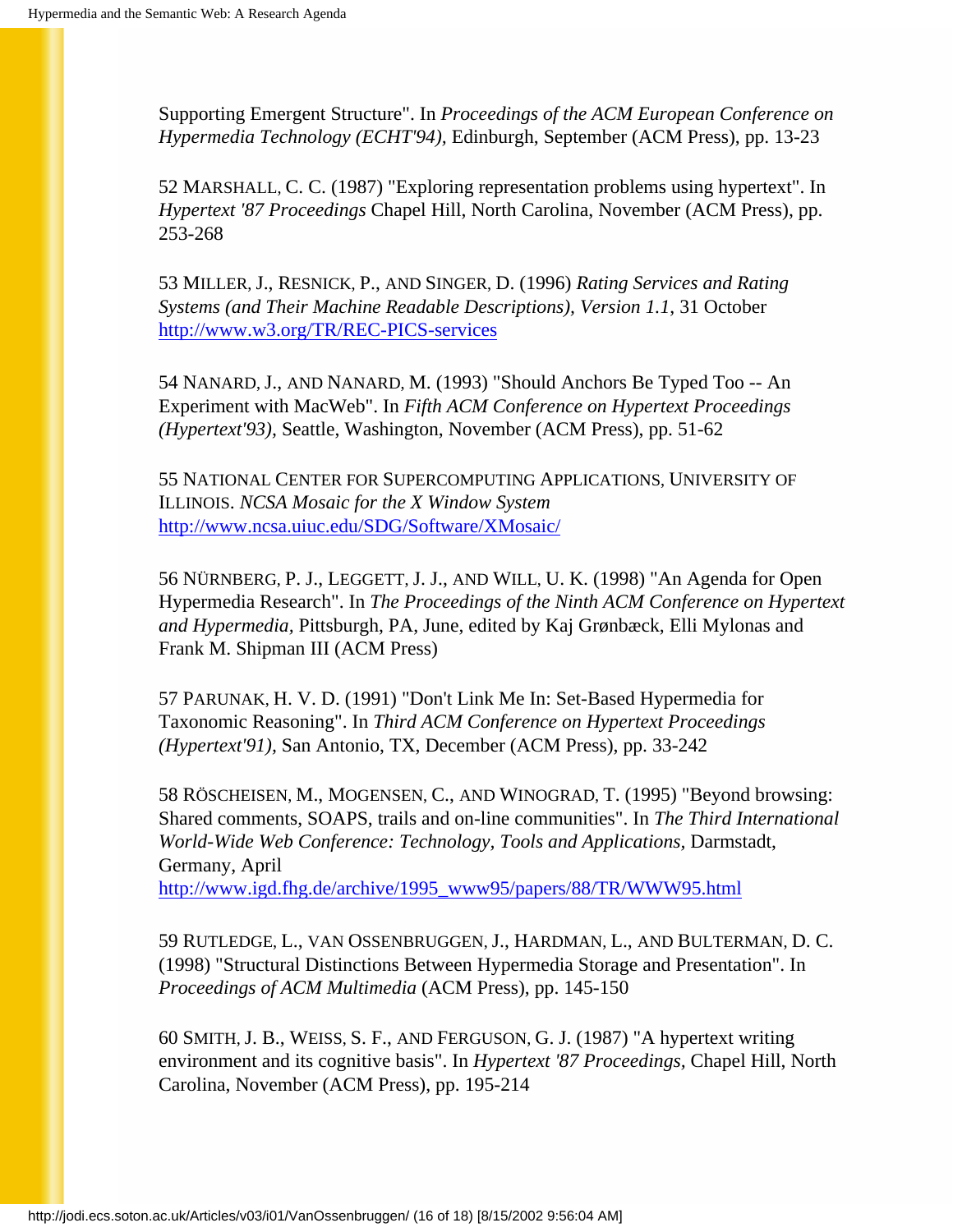61 TRIGG, R. (1983) *A Network-Based Approach to Text Handling for the Online Scientific Community*. PhD thesis, University of Maryland, Technical Report TR-1346, November

<span id="page-34-8"></span>62 TRIGG, R., SUCHMAN, L., AND HALASZ, F. (1986) "Supporting Collaboration in NoteCards". In *Proceedings of the Conference on Computer-Supported Collaborative Work,* Austin, TX, December, pp. 147-153

<span id="page-34-7"></span>63 TUDHOPE, D., AND CUNLIFFE, D. (1999) "Semantically Indexed Hypermedia: Linking Information Disciplines". *ACM Computing Surveys*, Vol. 31, 4es, December <http://www.cs.brown.edu/memex/ACMCSHT/6/6.html>

<span id="page-34-5"></span>64 VAN HARMELEN, F., PATEL-SCHNEIDER, P. F., AND HORROCKS, I. (eds) (2001) *Reference description of the DAML+OIL ontology markup language*, March <http://www.daml.org/2001/03/reference.html>

<span id="page-34-6"></span>65 W3C (2001) Web-Ontology (WebOnt) Working Group, see <http://www.w3.org/2001/sw/WebOnt/>

<span id="page-34-1"></span>66 HOSCHKA, P. (ed.) (1998) *Synchronized Multimedia Integration Language (SMIL) 1.0 Specification,* 15 June<http://www.w3.org/TR/REC-smil/>

<span id="page-34-3"></span>67 LASSILA, O. and SWICK, R. R. (eds) (1999) *Resource Description Framework (RDF) Model and Syntax Specification*, 22 February [http://www.w3.org/TR/REC-rdf](http://www.w3.org/TR/REC-rdf-syntax/)[syntax/](http://www.w3.org/TR/REC-rdf-syntax/)

<span id="page-34-4"></span>68 BRICKLEY, D. and GUHA, R.V. (eds) (2000) Resource Description Framework (RDF) Schema Specification 1.0, 27 March<http://www.w3.org/TR/rdf-schema/>

<span id="page-34-0"></span>69 PEMBERTON, S., *et al*. (2000) *XHTML 1.0: The Extensible HyperText Markup Language: A Reformulation of HTML 4.0 in XML 1.0,* 26 January <http://www.w3.org/TR/xhtml1/>

<span id="page-34-2"></span>70 ADLER, S., *et al*. (2001) *Extensible Stylesheet Language (XSL) Version 1.0*, 15 October<http://www.w3.org/TR/xsl/>

<span id="page-34-10"></span><span id="page-34-9"></span>71 WANG, W., AND HAAKE, J. M. (1998) "Flexible Coordination with Cooperative Hypermedia". In *The Proceedings of the Ninth ACM Conference on Hypertext and Hypermedia,* Pittsburgh, PA, June (ACM Press), pp. 245-255 Edited by Kaj Grønbæck, Elli Mylonas and Frank M. Shipman III